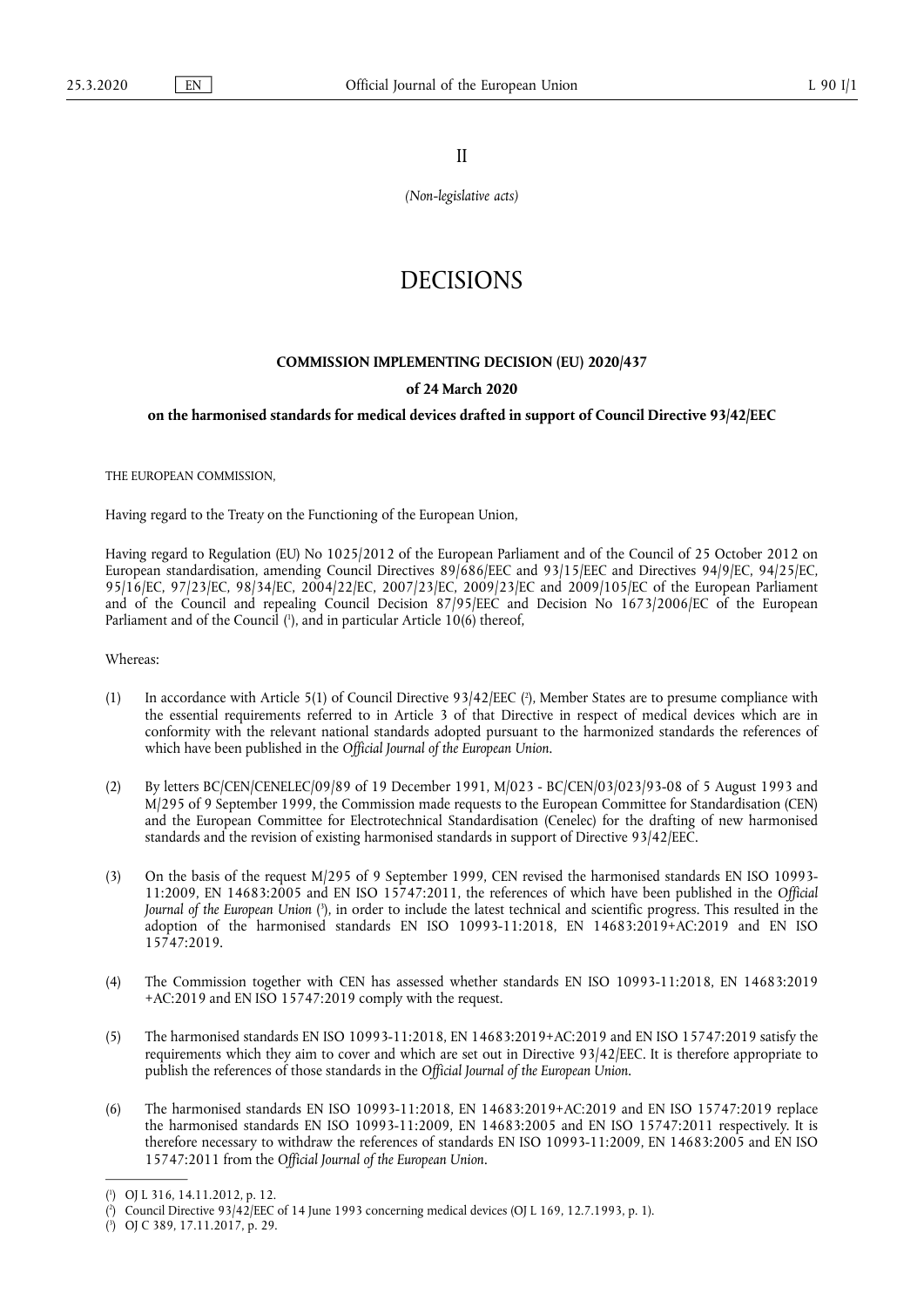- <span id="page-1-2"></span>(7) On the basis of the request BC/CEN/CENELEC/09/89 of 19 December 1991, CEN revised the harmonised standards EN ISO 11137-1:2015, EN ISO 13408-2:2011 and EN ISO 13485:2016, the references of which have been published in the *Official Journal of the European Union* ( 4 [\), in order to include the latest technical and scientific](#page-1-0) progress. This resulted in the adoption of the harmonised standards EN ISO 11137-1:2015/A2:2019 and EN ISO 13408-2:2018 and the corrigendum EN ISO 13485:2016/AC:2018.
- (8) The Commission together with CEN has assessed whether standards EN ISO 11137-1:2015/A2:2019 and EN ISO 13408-2:2018 and the corrigendum EN ISO 13485:2016/AC:2018 comply with the request.
- (9) The harmonised standards EN ISO 11137-1:2015/A2:2019 and EN ISO 13408-2:2018 and the corrigendum EN ISO 13485:2016/AC:2018 satisfy the requirements which they aim to cover and which are set out in Directive 93/42/EEC. It is therefore appropriate to publish the references of those standards and of the corrigendum in the *Official Journal of the European Union*.
- (10) The harmonised standard EN ISO 13408-2:2018 and the corrigendum EN ISO 13485:2016/AC:2018 replace the harmonised standard EN ISO 13408-2:2011 and the corrigendum EN ISO 13485:2016/AC:2016 respectively. It is therefore necessary to withdraw the reference of standard EN ISO 13408-2:2011 and of corrigendum EN ISO 13485:2016/AC:2016 from the *Official Journal of the European Union*.
- <span id="page-1-3"></span>(11) On the basis of the request M/023 - BC/CEN/03/023/93-08 of 5 August 1993, CEN revised the harmonised standards EN ISO 11990-1:2004, EN ISO 11990-2:2004, EN 13976-2:2011, EN ISO 15883-4:2009, EN ISO 17664:2004 and EN ISO 21987:2009, the references of which have been published in the *Official Journal of the European Union* ( 5 [\), in order to include the latest technical and scientific progress. This resulted in the adoption of the](#page-1-1) harmonised standards EN ISO 11990:2018, EN 13976-2:2018, EN ISO 15883-4:2018, EN ISO 17664:2017 and EN ISO 21987:2017.
- (12) The Commission together with CEN has assessed whether standards EN ISO 11990:2018, EN 13976-2:2018, EN ISO 15883-4:2018, EN ISO 17664:2017 and EN ISO 21987:2017 comply with the request.
- (13) The harmonised standards EN ISO 11990:2018, EN 13976-2:2018, EN ISO 15883-4:2018, EN ISO 17664:2017 and EN ISO 21987:2017 satisfy the requirements which they aim to cover and which are set out in Directive 93/42/EEC. It is therefore appropriate to publish the references of those standards in the *Official Journal of the European Union*.
- (14) The harmonised standards EN ISO 11990:2018, EN 13976-2:2018, EN ISO 15883-4:2018, EN ISO 17664:2017 and EN ISO 21987:2017 replace the harmonised standards EN ISO 11990-1:2004, EN ISO 11990-2:2004, EN 13976-2:2011, EN ISO 15883-4:2009, EN ISO 17664:2004 and EN ISO 21987:2009 respectively. It is therefore necessary to withdraw the references of standards EN ISO 11990-1:2004, EN ISO 11990-2:2004, EN 13976- 2:2011, EN ISO 15883-4:2009, EN ISO 17664:2004 and EN ISO 21987:2009 from the *Official Journal of the European Union*.
- (15) On the basis of the request M/295 of 9 September 1999, CEN drafted the new harmonised standards EN 11608- 7:2017, EN 13795-1:2019, EN 13795-2:2019 and EN ISO 81060-2:2019. The Commission together with CEN has assessed whether those standards comply with the request.
- (16) The harmonised standards EN 11608-7:2017, EN 13795-1:2019, EN 13795-2:2019 and EN ISO 81060-2:2019 satisfy the requirements which they aim to cover and which are set out in Directive 93/42/EEC. It is therefore appropriate to publish the references of those standards in the *Official Journal of the European Union*.
- (17) On the basis of the request BC/CEN/CENELEC/09/89 of 19 December 1991, CEN drafted the new harmonised standard EN ISO 25424:2019. The Commission together with CEN has assessed whether that standard complies with the request.
- (18) The harmonised standard EN ISO 25424:2019 satisfies the requirements, which it aims to cover and which are set out in Directive 93/42/EEC. It is therefore appropriate to publish the reference of that standard in the *Official Journal of the European Union*.

<span id="page-1-0"></span>[<sup>\(</sup>](#page-1-2) 4 ) OJ C 389, 17.11.2017, p. 29.

<span id="page-1-1"></span><sup>(</sup> 5 [\)](#page-1-3) OJ C 389, 17.11.2017, p. 29.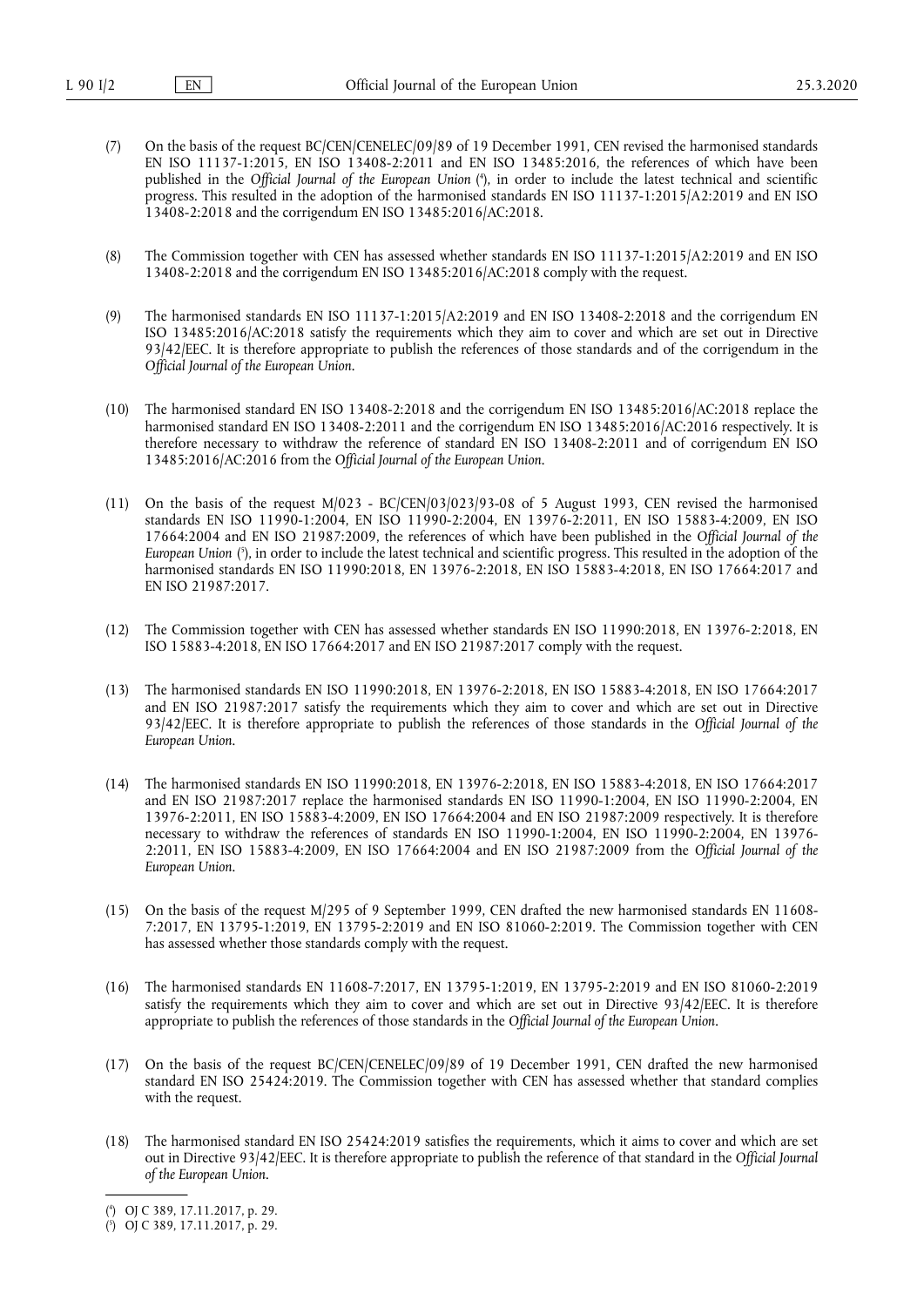- (19) In order to give manufacturers sufficient time to adapt their products to the revised specifications in standards and the corrigendum published by this Decision, it is necessary to defer the withdrawal of the reference of the standards and the corrigendum that are replaced.
- <span id="page-2-2"></span>(20) In the interests of clarity and legal certainty, a complete list of references of harmonised standards drafted in support of Directive 93/42/EEC and satisfying the essential requirements they aim to cover should be published in one act. The other references of standards published in the Commission communication 2017/C 389/03 (<sup>6</sup>[\) should](#page-2-0) therefore also be included in this Decision. That Communication should therefore be repealed from the date of entry into force of this Decision. However, it should continue to apply in respect of the references of the standards that are withdrawn by this Decision, given that it is necessary to defer withdrawal of those references.
- <span id="page-2-3"></span>(21) In accordance with the second subparagraph of Article 120(2) of Regulation (EU) 2017/745 of the European Parliament and of the Council ( 7 [\), certificates issued by notified bodies in accordance with Directive 93/42/EEC](#page-2-1) from 25 May 2017 are to remain valid until the end of the period indicated on the certificate, which is not to exceed five years from its issuance. They are to however become void at the latest on 27 May 2024. In accordance with the first subparagraph of Article 120(3) of Regulation (EU) 2017/745 a device which is a class I device pursuant to Directive 93/42/EEC, for which the declaration of conformity was drawn up prior to 26 May 2020 and for which the conformity assessment procedure pursuant to this Regulation requires the involvement of a notified body, or which has a certificate that was issued in accordance with Directive 93/42/EEC and that is valid by virtue of Article 120(2), may be placed on the market or put into service until 26 May 2024, provided that from 26 May 2020 it continues to comply with Directive 93/42/EEC, and provided there are no significant changes in the design and intended purpose. This Decision should therefore apply only until 26 May 2024.
- (22) The requirements for medical devices laid down in Directive 93/42/EEC are different from those laid down in Regulation (EU) 2017/745. The standards drafted in support of Directive 93/42/EEC should therefore not be used to demonstrate conformity with requirements of Regulation (EU) 2017/745.
- (23) Compliance with a harmonised standard confers a presumption of conformity with the corresponding essential requirements set out in Union harmonisation legislation from the date of publication of the reference of such standard in the *Official Journal of the European Union*. This Decision should therefore enter into force on the date of its publication,

HAS ADOPTED THIS DECISION:

#### *Article 1*

The references of the harmonised standards for medical devices drafted in support of Directive 93/42/EEC and listed in Annex I to this Decision are hereby published in the *Official Journal of the European Union*.

#### *Article 2*

Commission communication 2017/C 389/03 is repealed. It shall continue to apply until 30 September 2021 in respect of the references of the standards listed in Annex II to this Decision.

#### *Article 3*

The harmonised standards for medical devices drafted in support of Directive 93/42/EEC and listed in Annexes I and II to this Decision may not be used to confer presumption of conformity with the requirements of Regulation (EU) 2017/745.

<span id="page-2-0"></span>[<sup>\(</sup>](#page-2-2) 6 ) Commission communication in the framework of the implementation of Council Directive 93/42/EEC concerning medical devices (2017/C 389/03) (OJ C 389, 17.11.2017, p. 29).

<span id="page-2-1"></span>[<sup>\(</sup>](#page-2-3) 7 ) Regulation (EU) 2017/745 of the European Parliament and of the Council of 5 April 2017 on medical devices, amending Directive 2001/83/EC, Regulation (EC) No 178/2002 and Regulation (EC) No 1223/2009 and repealing Council Directives 90/385/EEC and 93/42/EEC (OJ L 117, 5.5.2017, p. 1).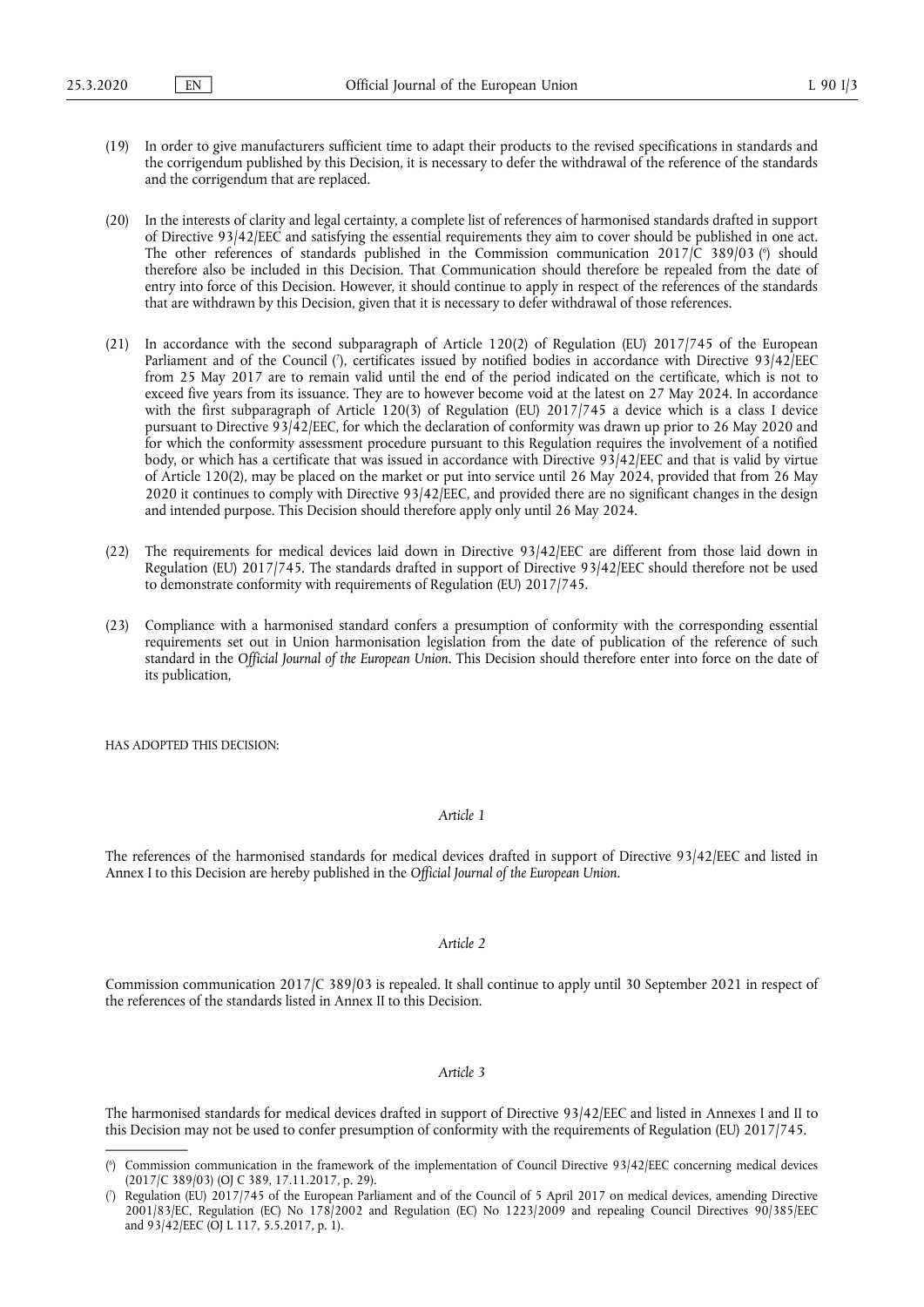# *Article 4*

This Decision shall enter into force on the day of its publication in the *Official Journal of the European Union*.

It shall apply until 26 May 2024.

Done at Brussels, 24 March 2020.

*For the Commission The President*  Ursula VON DER LEYEN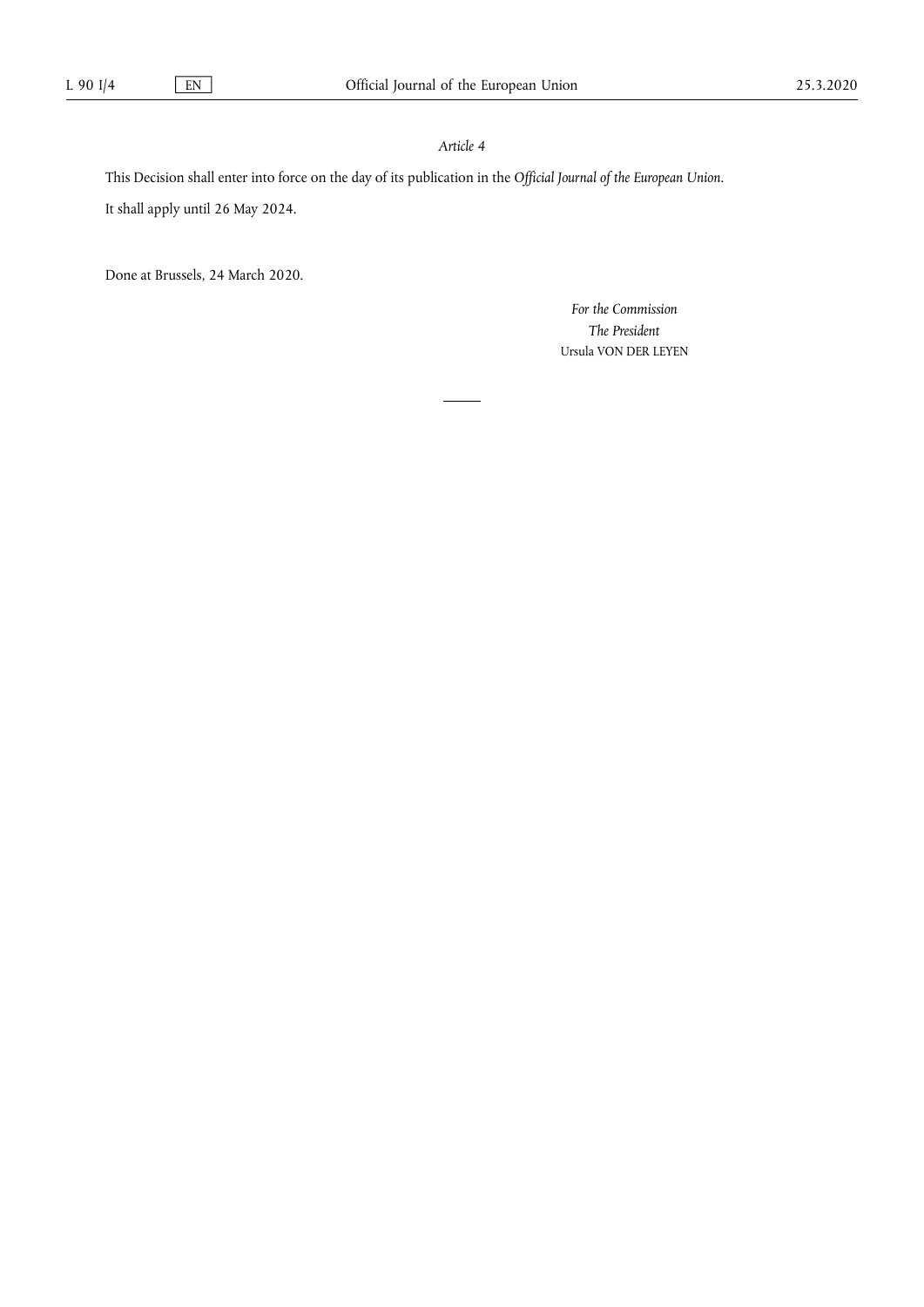# *ANNEX I*

| No  | Reference of the standard                                                                                                                                                                                    |
|-----|--------------------------------------------------------------------------------------------------------------------------------------------------------------------------------------------------------------|
| 1.  | EN 285:2006+A2:2009<br>Sterilization - Steam sterilizers - Large sterilizers                                                                                                                                 |
| 2.  | EN 455-1:2000<br>Medical gloves for single use - Part 1: Requirements and testing for freedom from holes                                                                                                     |
| 3.  | EN 455-2:2009+A2:2013<br>Medical gloves for single use - Part 2: Requirements and testing for physical properties                                                                                            |
| 4.  | EN 455-3:2006<br>Medical gloves for single use - Part 3: Requirements and testing for biological evaluation                                                                                                  |
| 5.  | EN 455-4:2009<br>Medical gloves for single use - Part 4: Requirements and testing for shelf life determination                                                                                               |
| 6.  | EN 556-1:2001<br>Sterilization of medical devices - Requirements for medical devices to be designated "STERILE" - Part 1:<br>Requirements for terminally sterilized medical devices<br>EN 556-1:2001/AC:2006 |
| 7.  | EN 556-2:2015<br>Sterilization of medical devices - Requirements for medical devices to be designated "STERILE" - Part 2:<br>Requirements for aseptically processed medical devices                          |
| 8.  | EN 794-3:1998+A2:2009<br>Lung ventilators - Part 3: Particular requirements for emergency and transport ventilators                                                                                          |
| 9.  | EN 1041:2008<br>Information supplied by the manufacturer of medical devices                                                                                                                                  |
| 10. | EN 1060-3:1997+A2:2009<br>Non-invasive sphygmomanometers - Part 3: Supplementary requirements for electro-mechanical blood pressure<br>measuring systems                                                     |
| 11. | EN 1060-4:2004<br>Non-invasive sphygmomanometers - Part 4: Test procedures to determine the overall system accuracy of<br>automated non-invasive sphygmomanometers                                           |
| 12. | EN ISO 1135-4:2011<br>Transfusion equipment for medical use - Part 4: Transfusion sets for single use (ISO 1135-4:2010)                                                                                      |
| 13. | EN 1282-2:2005+A1:2009<br>Tracheostomy tubes - Part 2: Paediatric tubes (ISO 5366-3:2001, modified)                                                                                                          |
| 14. | EN 1422:1997+A1:2009<br>Sterilizers for medical purposes - Ethylene oxide sterilizers - Requirements and test methods                                                                                        |
| 15. | EN 1618:1997<br>Catheters other than intravascular catheters - Test methods for common properties                                                                                                            |
| 16. | EN 1639:2009<br>Dentistry - Medical devices for dentistry - Instruments                                                                                                                                      |
| 17. | EN 1640:2009<br>Dentistry - Medical devices for dentistry - Equipment                                                                                                                                        |
| 18. | EN 1641:2009<br>Dentistry - Medical devices for dentistry - Materials                                                                                                                                        |
| 19. | EN 1642:2011<br>Dentistry - Medical devices for dentistry - Dental implants                                                                                                                                  |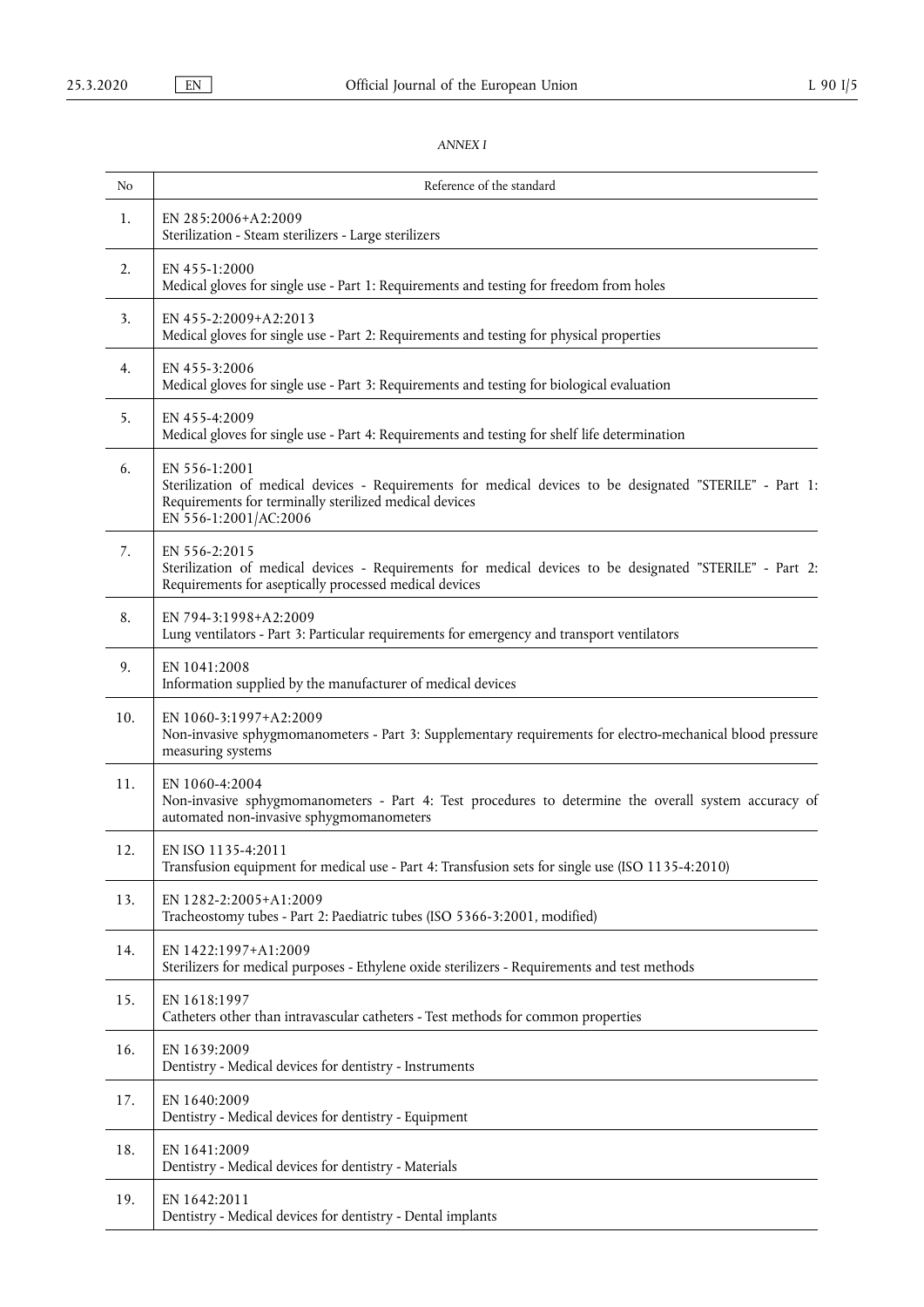| N <sub>o</sub> | Reference of the standard                                                                                                                                                                                                                                                                                                                                                                                     |
|----------------|---------------------------------------------------------------------------------------------------------------------------------------------------------------------------------------------------------------------------------------------------------------------------------------------------------------------------------------------------------------------------------------------------------------|
| 20.            | EN 1707:1996<br>Conical fittings with a 6 % (Luer) taper for syringes, needles and certain other medical equipment - Lock fittings                                                                                                                                                                                                                                                                            |
| 21.            | EN 1782:1998+A1:2009<br>Tracheal tubes and connectors                                                                                                                                                                                                                                                                                                                                                         |
| 22.            | EN 1789:2007+A1:2010<br>Medical vehicles and their equipment - Road ambulances                                                                                                                                                                                                                                                                                                                                |
| 23.            | EN 1820:2005+A1:2009<br>Anaesthetic reservoir bags (ISO 5362:2000, modified)                                                                                                                                                                                                                                                                                                                                  |
| 24.            | EN 1865-1:2010+A1:2015<br>Patient handling equipment used in road ambulances - Part 1: General stretcher systems and patient handling<br>equipment                                                                                                                                                                                                                                                            |
| 25.            | EN 1865-2:2010+A1:2015<br>Patient handling equipment used in road ambulances - Part 2: Power assisted stretcher                                                                                                                                                                                                                                                                                               |
| 26.            | EN 1865-3:2012<br>Patient handling equipment used in road ambulances - Part 3: Heavy duty stretcher                                                                                                                                                                                                                                                                                                           |
| 27.            | EN 1865-4:2012<br>Patient handling equipment used in road ambulances - Part 4: Foldable patient transfer chair                                                                                                                                                                                                                                                                                                |
| 28.            | EN 1865-5:2012<br>Patient handling equipment used in road ambulances - Part 5: Stretcher support                                                                                                                                                                                                                                                                                                              |
| 29.            | EN 1985:1998<br>Walking aids - General requirements and test methods<br>Notice: This standard still needs to be amended to take into account the requirements introduced by Directive<br>2007/47/EC. The amended standard will be published by CEN as soon as possible. Manufacturers are advised to<br>check whether all relevant essential requirements of the amended directive are appropriately covered. |
| 30.            | EN ISO 3826-2:2008<br>Plastics collapsible containers for human blood and blood components - Part 2: Graphical symbols for use on<br>labels and instruction leaflets (ISO 3826-2:2008)                                                                                                                                                                                                                        |
| 31.            | EN ISO 3826-3:2007<br>Plastics collapsible containers for human blood and blood components - Part 3: Blood bag systems with integrated<br>features (ISO 3826-3:2006)                                                                                                                                                                                                                                          |
| 32.            | EN ISO 3826-4:2015<br>Plastics collapsible containers for human blood and blood components - Part 4: Aphaeresis blood bag systems<br>with integrated features (ISO 3826-4:2015)                                                                                                                                                                                                                               |
| 33.            | EN ISO 4074:2002<br>Natural latex rubber condoms - Requirements and test methods (ISO 4074:2002)                                                                                                                                                                                                                                                                                                              |
| 34.            | EN ISO 4135:2001<br>Anaesthetic and respiratory equipment - Vocabulary (ISO 4135:2001)                                                                                                                                                                                                                                                                                                                        |
| 35.            | EN ISO 5359:2008<br>Low-pressure hose assemblies for use with medical gases (ISO 5359:2008)<br>EN ISO 5359:2008/A1:2011                                                                                                                                                                                                                                                                                       |
| 36.            | EN ISO 5360:2009<br>Anaesthetic vaporizers - Agent-specific filling systems (ISO 5360:2006)                                                                                                                                                                                                                                                                                                                   |
| 37.            | EN ISO 5366-1:2009<br>Anaesthetic and respiratory equipment - Tracheostomy tubes - Part 1: Tubes and connectors for use in adults (ISO<br>5366-1:2000)                                                                                                                                                                                                                                                        |
| 38.            | EN ISO 5840:2009<br>Cardiovascular implants - Cardiac valve prostheses (ISO 5840:2005)                                                                                                                                                                                                                                                                                                                        |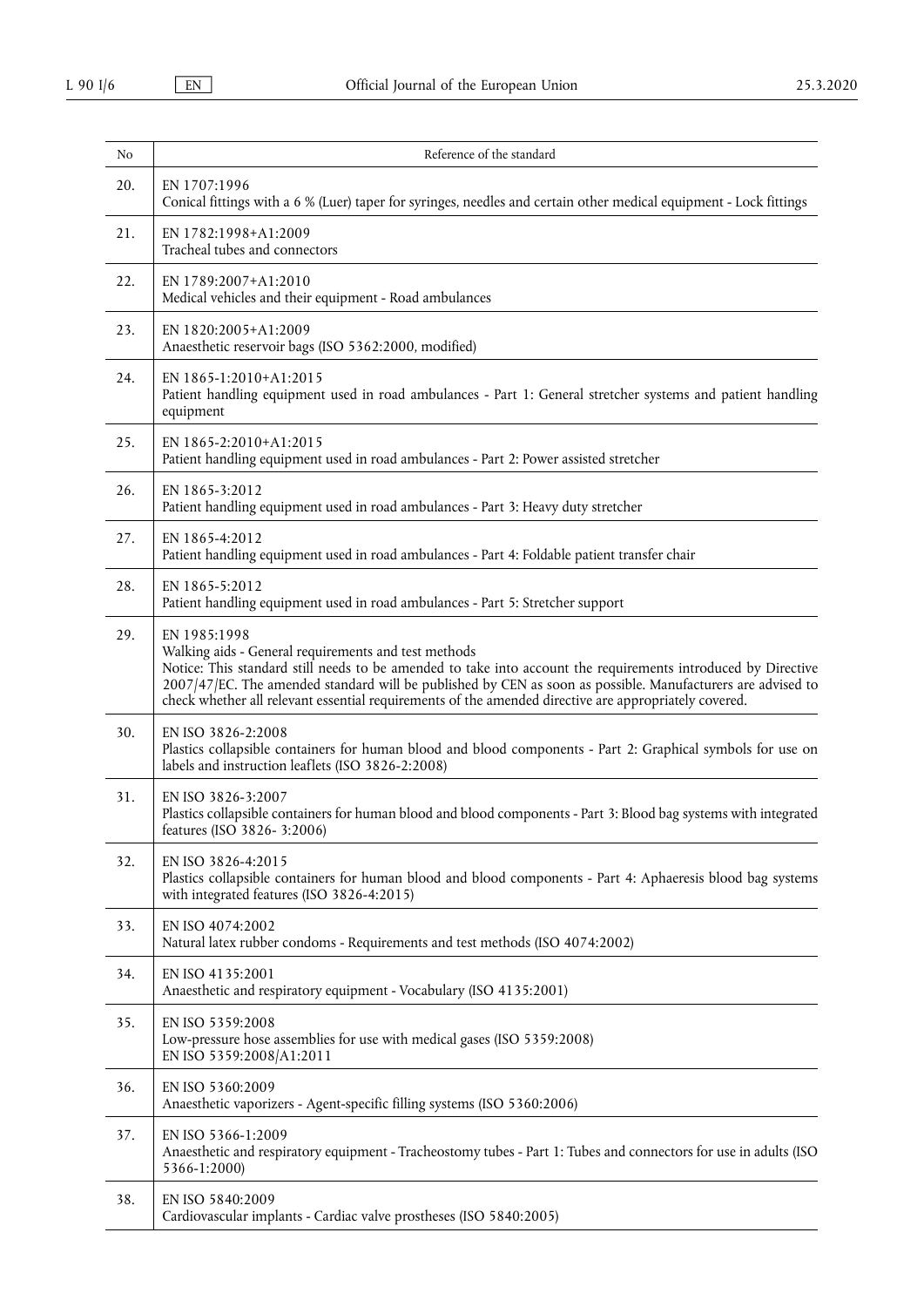| No  | Reference of the standard                                                                                                                                                                                                                                      |
|-----|----------------------------------------------------------------------------------------------------------------------------------------------------------------------------------------------------------------------------------------------------------------|
| 39. | EN ISO 7197:2009<br>Neurosurgical implants - Sterile, single-use hydrocephalus shunts and components (ISO 7197:2006, including<br>Cor 1:2007)                                                                                                                  |
| 40. | EN ISO 7376:2009<br>Anaesthetic and respiratory equipment - Laryngoscopes for tracheal intubation (ISO 7376:2009)                                                                                                                                              |
| 41. | EN ISO 7396-1:2007<br>Medical gas pipeline systems - Part 1: Pipeline systems for compressed medical gases and vacuum (ISO 7396-<br>1:2007<br>EN ISO 7396-1:2007/A1:2010<br>EN ISO 7396-1:2007 A2:2010                                                         |
| 42. | EN ISO 7396-2:2007<br>Medical gas pipeline systems - Part 2: Anaesthetic gas scavenging disposal systems (ISO 7396-2:2007)                                                                                                                                     |
| 43. | EN ISO 7886-3:2009<br>Sterile hypodermic syringes for single use - Part 3: Auto-disable syringes for fixed-dose immunization (ISO 7886-<br>3:2005                                                                                                              |
| 44. | EN ISO 7886-4:2009<br>Sterile hypodermic syringes for single use - Part 4: Syringes with reuse prevention feature (ISO 7886-4:2006)                                                                                                                            |
| 45. | EN ISO 8185:2009<br>Respiratory tract humidifiers for medical use - Particular requirements for respiratory humidification systems (ISO<br>8185:2007)                                                                                                          |
| 46. | EN ISO 8359:2009<br>Oxygen concentrators for medical use - Safety requirements (ISO 8359:1996)<br>EN ISO 8359:2009/A1:2012                                                                                                                                     |
| 47. | EN ISO 8835-2:2009<br>Inhalational anaesthesia systems - Part 2: Anaesthetic breathing systems (ISO 8835-2:2007)                                                                                                                                               |
| 48. | EN ISO 8835-3:2009<br>Inhalational anaesthesia systems - Part 3: Transfer and receiving systems of active anaesthetic gas scavenging<br>systems (ISO 8835-3:2007)<br>EN ISO 8835-3:2009/A1:2010                                                                |
| 49. | EN ISO 8835-4:2009<br>Inhalational anaesthesia systems - Part 4: Anaesthetic vapour delivery devices (ISO 8835- 4:2004)                                                                                                                                        |
| 50. | EN ISO 8835-5:2009<br>Inhalational anaesthesia systems - Part 5: Anaesthetic ventilators (ISO 8835-5:2004)                                                                                                                                                     |
| 51. | EN ISO 9170-1:2008<br>Terminal units for medical gas pipeline systems - Part 1: Terminal units for use with compressed medical gases and<br>vacuum (ISO 9170-1:2008)                                                                                           |
| 52. | EN ISO 9170-2:2008<br>Terminal units for medical gas pipeline systems - Part 2: Terminal units for anaesthetic gas scavenging systems<br>$(ISO 9170-2:2008)$                                                                                                   |
| 53. | EN ISO 9360-1:2009<br>Anaesthetic and respiratory equipment - Heat and moisture exchangers (HMEs) for humidifying respired gases in<br>humans - Part 1: HMEs for use with minimum tidal volumes of 250 ml (ISO 9360-1:2000)                                    |
| 54. | EN ISO 9360-2:2009<br>Anaesthetic and respiratory equipment - Heat and moisture exchangers (HMEs) for humidifying respired gases in<br>humans - Part 2: HMEs for use with tracheostomized patients having minimum tidal volumes of 250 ml (ISO<br>9360-2:2001) |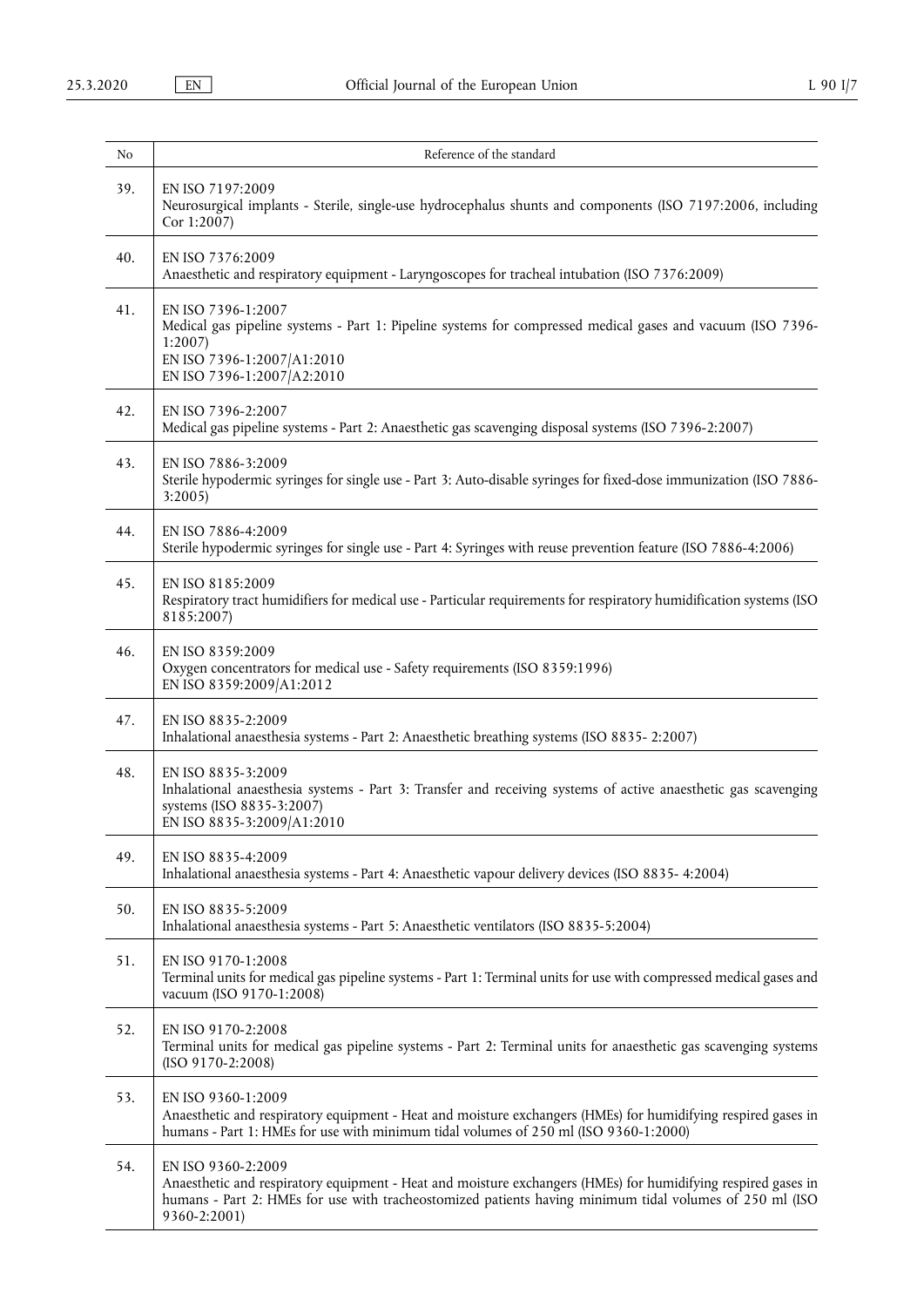$\overline{\phantom{a}}$ 

| No  | Reference of the standard                                                                                                                                                                                                                                                                                                                                                                                                                                  |
|-----|------------------------------------------------------------------------------------------------------------------------------------------------------------------------------------------------------------------------------------------------------------------------------------------------------------------------------------------------------------------------------------------------------------------------------------------------------------|
| 55. | EN ISO 9713:2009<br>Neurosurgical implants - Self-closing intracranial aneurysm clips (ISO 9713:2002)                                                                                                                                                                                                                                                                                                                                                      |
| 56. | EN ISO 10079-1:2009<br>Medical suction equipment - Part 1: Electrically powered suction equipment - Safety requirements (ISO 10079-<br>1:1999)                                                                                                                                                                                                                                                                                                             |
| 57. | EN ISO 10079-2:2009<br>Medical suction equipment - Part 2: Manually powered suction equipment (ISO 10079-2:1999)                                                                                                                                                                                                                                                                                                                                           |
| 58. | EN ISO 10079-3:2009<br>Medical suction equipment - Part 3: Suction equipment powered from a vacuum or pressure source (ISO 10079-<br>3:1999)                                                                                                                                                                                                                                                                                                               |
| 59. | EN ISO 10328:2016<br>Prosthetics - Structural testing of lower-limb prostheses - Requirements and test methods (ISO 10328:2016)                                                                                                                                                                                                                                                                                                                            |
| 60. | EN ISO 10524-1:2006<br>Pressure regulators for use with medical gases - Part 1: Pressure regulators and pressure regulators with flow-<br>metering devices (ISO 10524-1:2006)                                                                                                                                                                                                                                                                              |
| 61. | EN ISO 10524-2:2006<br>Pressure regulators for use with medical gases - Part 2: Manifold and line pressure regulators (ISO 10524-2:2005)                                                                                                                                                                                                                                                                                                                   |
| 62. | EN ISO 10524-3:2006<br>Pressure regulators for use with medical gases - Part 3: Pressure regulators integrated with cylinder valves (ISO<br>10524-3:2005)                                                                                                                                                                                                                                                                                                  |
| 63. | EN ISO 10524-4:2008<br>Pressure regulators for use with medical gases - Part 4: Low-pressure regulators (ISO 10524- 4:2008)                                                                                                                                                                                                                                                                                                                                |
| 64. | EN ISO 10535:2006<br>Hoists for the transfer of disabled persons - Requirements and test methods (ISO 10535:2006)<br>Notice: This standard still needs to be amended to take into account the requirements introduced by Directive<br>2007/47/EC. The amended standard will be published by CEN as soon as possible. Manufacturers are advised to<br>check whether all relevant essential requirements of the amended directive are appropriately covered. |
| 65. | EN ISO 10555-1:2009<br>Sterile, single-use intravascular catheters - Part 1: General requirements (ISO 10555-1:1995, including Amd<br>1:1999 and Amd 2:2004)                                                                                                                                                                                                                                                                                               |
| 66. | EN ISO 10651-2:2009<br>Lung ventilators for medical use - Particular requirements for basic safety and essential performance - Part 2:<br>Home care ventilators for ventilator-dependent patients (ISO 10651-2:2004)                                                                                                                                                                                                                                       |
| 67. | EN ISO 10651-4:2009<br>Lung ventilators - Part 4: Particular requirements for operator-powered resuscitators (ISO 10651-4:2002)                                                                                                                                                                                                                                                                                                                            |
| 68. | EN ISO 10651-6:2009<br>Lung ventilators for medical use - Particular requirements for basic safety and essential performance - Part 6:<br>Home-care ventilatory support devices (ISO 10651-6:2004)                                                                                                                                                                                                                                                         |
| 69. | EN ISO 10993-1:2009<br>Biological evaluation of medical devices - Part 1: Evaluation and testing within a risk management process (ISO<br>10993-1:2009)<br>EN ISO 10993-1:2009/AC:2010                                                                                                                                                                                                                                                                     |
| 70. | EN ISO 10993-3:2014<br>Biological evaluation of medical devices - Part 3: Tests for genotoxicity, carcinogenicity and reproductive toxicity<br>$(ISO 10993-3:2014)$                                                                                                                                                                                                                                                                                        |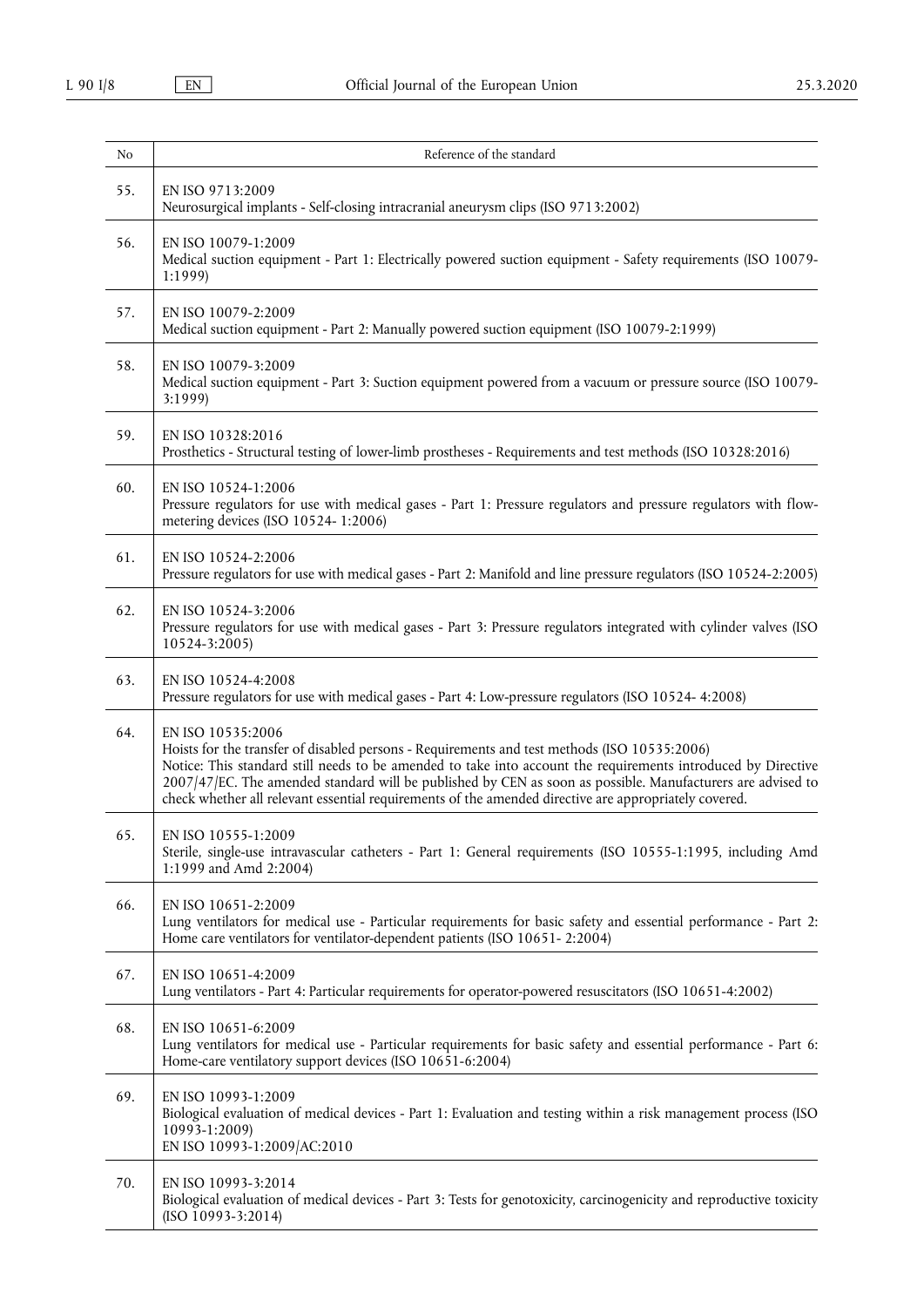| N <sub>o</sub> | Reference of the standard                                                                                                                                                                                                                                                 |
|----------------|---------------------------------------------------------------------------------------------------------------------------------------------------------------------------------------------------------------------------------------------------------------------------|
| 71.            | EN ISO 10993-4:2009<br>Biological evaluation of medical devices - Part 4: Selection of tests for interactions with blood (ISO 10993-<br>$4:2002$ , including Amd 1:2006)                                                                                                  |
| 72.            | EN ISO 10993-5:2009<br>Biological evaluation of medical devices - Part 5: Tests for in vitro cytotoxicity (ISO 10993-5:2009)                                                                                                                                              |
| 73.            | EN ISO 10993-6:2009<br>Biological evaluation of medical devices - Part 6: Tests for local effects after implantation (ISO 10993-6:2007)                                                                                                                                   |
| 74.            | EN ISO 10993-7:2008<br>Biological evaluation of medical devices - Part 7: Ethylene oxide sterilization residuals (ISO 10993-7:2008)<br>EN ISO 10993-7:2008/AC:2009                                                                                                        |
| 75.            | EN ISO 10993-9:2009<br>Biological evaluation of medical devices - Part 9: Framework for identification and quantification of potential<br>degradation products (ISO 10993-9:2009)                                                                                         |
| 76.            | EN ISO 10993-11:2018<br>Biological evaluation of medical devices - Part 11: Tests for systemic toxicity (ISO 10993-11:2017)                                                                                                                                               |
| 77.            | EN ISO 10993-12:2012<br>Biological evaluation of medical devices - Part 12: Sample preparation and reference materials (ISO 10993-<br>12:2012)                                                                                                                            |
| 78.            | EN ISO 10993-13:2010<br>Biological evaluation of medical devices - Part 13: Identification and quantification of degradation products from<br>polymeric medical devices (ISO 10993-13:2010)                                                                               |
| 79.            | EN ISO 10993-14:2009<br>Biological evaluation of medical devices - Part 14: Identification and quantification of degradation products from<br>ceramics (ISO 10993-14:2001)                                                                                                |
| 80.            | EN ISO 10993-15:2009<br>Biological evaluation of medical devices - Part 15: Identification and quantification of degradation products from<br>metals and alloys (ISO 10993-15:2000)                                                                                       |
| 81.            | EN ISO 10993-16:2010<br>Biological evaluation of medical devices - Part 16: Toxicokinetic study design for degradation products and<br>leachables (ISO 10993-16:2010)                                                                                                     |
| 82.            | EN ISO 10993-17:2009<br>Biological evaluation of medical devices - Part 17: Establishment of allowable limits for leachable substances (ISO<br>10993-17:2002)                                                                                                             |
| 83.            | EN ISO 10993-18:2009<br>Biological evaluation of medical devices - Part 18: Chemical characterization of materials (ISO 10993-18:2005)                                                                                                                                    |
| 84.            | EN ISO 11135-1:2007<br>Sterilization of health care products - Ethylene oxide - Part 1: Requirements for development, validation and<br>routine control of a sterilization process for medical devices (ISO 11135-1:2007)                                                 |
| 85.            | EN ISO 11137-1:2015<br>Sterilization of health care products - Radiation - Part 1: Requirements for development, validation and routine<br>control of a sterilization process for medical devices (ISO 11137-1:2006, including Amd 1:2013)<br>EN ISO 11137-1:2015/A2:2019 |
| 86.            | EN ISO 11137-2:2015<br>Sterilization of health care products - Radiation - Part 2: Establishing the sterilization dose (ISO 11137-2:2013)                                                                                                                                 |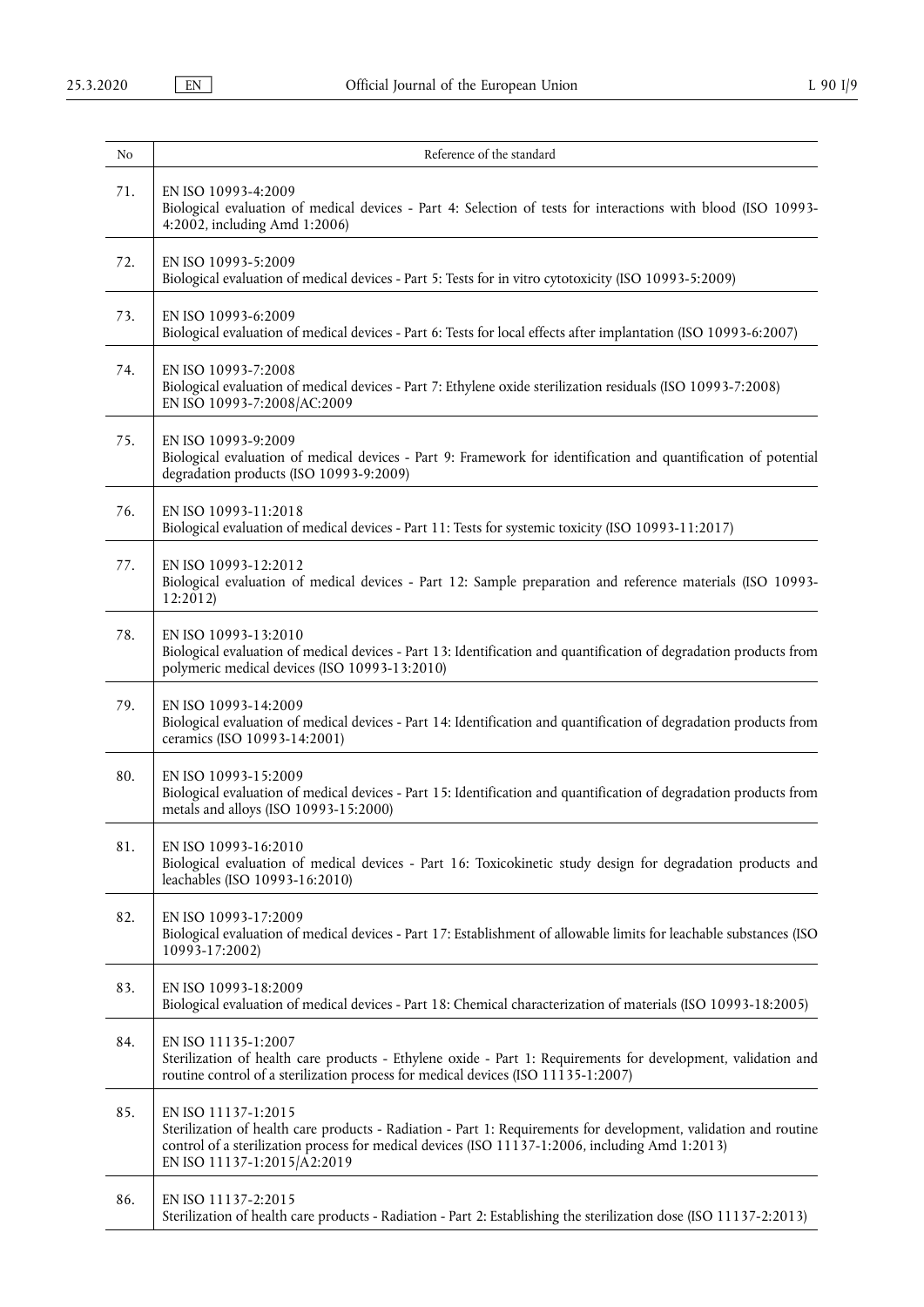| No   | Reference of the standard                                                                                                                                                                                                                |
|------|------------------------------------------------------------------------------------------------------------------------------------------------------------------------------------------------------------------------------------------|
| 87.  | EN ISO 11138-2:2009<br>Sterilization of health care products - Biological indicators - Part 2: Biological indicators for ethylene oxide<br>sterilization processes (ISO 11138-2:2006)                                                    |
| 88.  | EN ISO 11138-3:2009<br>Sterilization of health care products - Biological indicators - Part 3: Biological indicators for moist heat<br>sterilization processes (ISO 11138-3:2006)                                                        |
| 89.  | EN ISO 11140-1:2009<br>Sterilization of health care products - Chemical indicators - Part 1: General requirements (ISO 11140-1:2005)                                                                                                     |
| 90.  | EN ISO 11140-3:2009<br>Sterilization of health care products - Chemical indicators - Part 3: Class 2 indicator systems for use in the Bowie<br>and Dick-type steam penetration test (ISO 11140-3:2007, including Cor 1:2007)             |
| 91.  | EN ISO 11197:2009<br>Medical supply units (ISO 11197:2004)                                                                                                                                                                               |
| 92.  | EN ISO 11607-1:2009<br>Packaging for terminally sterilized medical devices - Part 1: Requirements for materials, sterile barrier systems and<br>packaging systems (ISO 11607-1:2006)                                                     |
| 93.  | EN ISO 11607-2:2006<br>Packaging for terminally sterilized medical devices - Part 2: Validation requirements for forming, sealing and<br>assembly processes (ISO 11607-2:2006)                                                           |
| 94.  | EN ISO 11608-7:2017<br>Needle-based injection systems for medical use - Requirements and test methods - Part 7: Accessibility for persons<br>with visual impairment (ISO 11608-7:2016)                                                   |
| 95.  | EN ISO 11737-1:2006<br>Sterilization of medical devices - Microbiological methods - Part 1: Determination of a population of<br>microorganisms on products (ISO 11737-1:2006)<br>EN ISO 11737-1:2006/AC:2009                             |
| 96.  | EN ISO 11737-2:2009<br>Sterilization of medical devices - Microbiological methods - Part 2: Tests of sterility performed in the definition,<br>validation and maintenance of a sterilization process (ISO 11737-2:2009)                  |
| 97.  | EN ISO 11810-1:2009<br>Lasers and laser-related equipment - Test method and classification for the laser resistance of surgical drapes<br>and/or patient protective covers - Part 1: Primary ignition and penetration (ISO 11810-1:2005) |
| 98.  | EN ISO 11810-2:2009<br>Lasers and laser-related equipment - Test method and classification for the laser-resistance of surgical drapes<br>and/or patient-protective covers - Part 2: Secondary ignition (ISO 11810-2:2007)               |
| 99.  | EN ISO 11979-8:2009<br>Ophthalmic implants - Intraocular lenses - Part 8: Fundamental requirements (ISO 11979-8:2006)                                                                                                                    |
| 100. | EN ISO 11990:2018<br>Lasers and laser-related equipment - Determination of laser resistance of tracheal tube shaft and tracheal cuffs<br>(ISO 11990:2018)                                                                                |
| 101. | EN 12006-2:1998+A1:2009<br>Non active surgical implants - Particular requirements for cardiac and vascular implants - Part 2: Vascular<br>prostheses including cardiac valve conduits                                                    |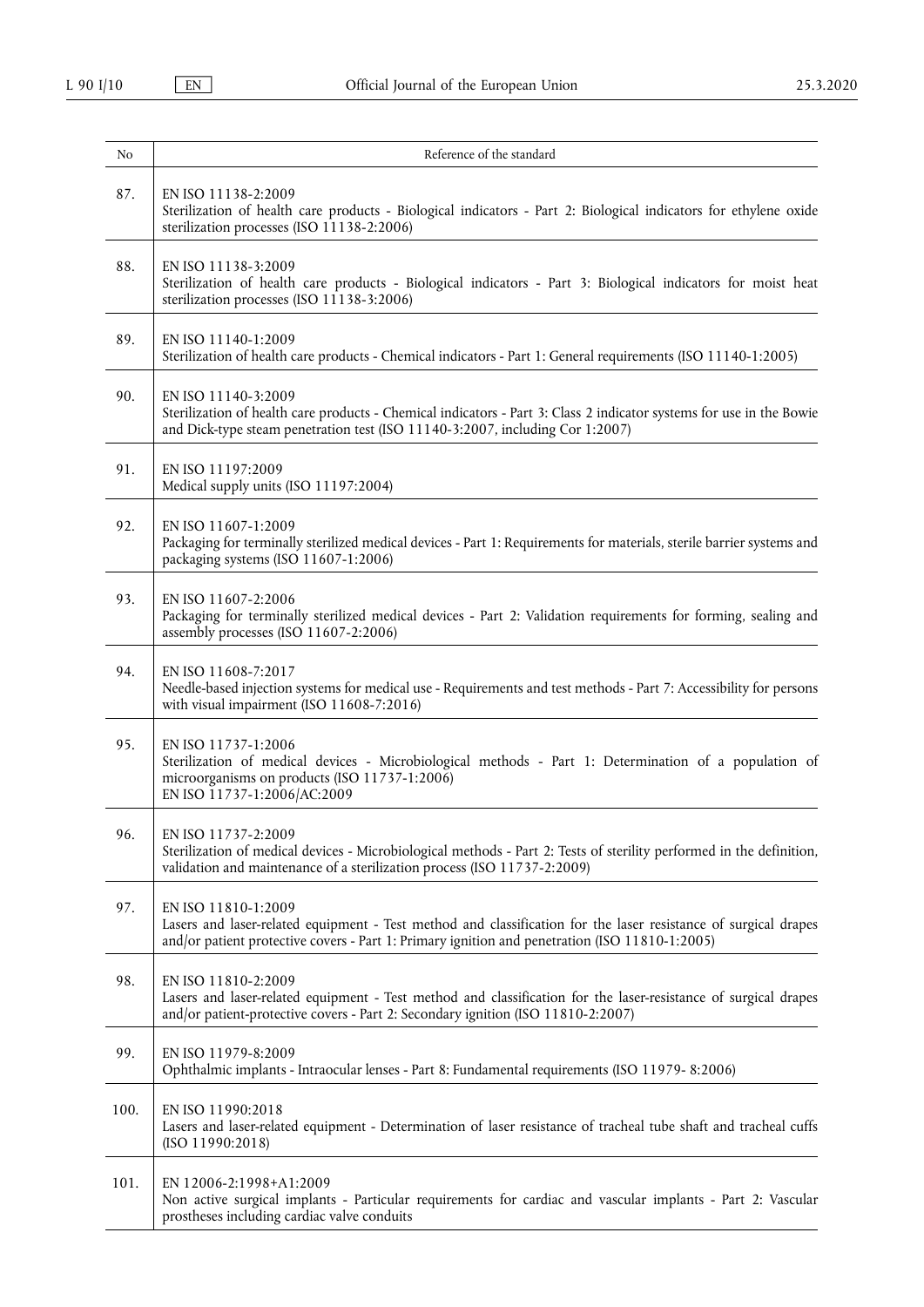| No   | Reference of the standard                                                                                                                                                                                                                                                                                                                                                                                                                                   |
|------|-------------------------------------------------------------------------------------------------------------------------------------------------------------------------------------------------------------------------------------------------------------------------------------------------------------------------------------------------------------------------------------------------------------------------------------------------------------|
| 102. | EN 12006-3:1998+A1:2009<br>Non active surgical implants - Particular requirements for cardiac and vascular implants - Part 3: Endovascular<br>devices                                                                                                                                                                                                                                                                                                       |
| 103. | EN 12183:2009<br>Manual wheelchairs - Requirements and test methods                                                                                                                                                                                                                                                                                                                                                                                         |
| 104. | EN 12184:2009<br>Electrically powered wheelchairs, scooters and their chargers - Requirements and test methods                                                                                                                                                                                                                                                                                                                                              |
| 105. | EN 12342:1998+A1:2009<br>Breathing tubes intended for use with anaesthetic apparatus and ventilators                                                                                                                                                                                                                                                                                                                                                        |
| 106. | EN 12470-1:2000+A1:2009<br>Clinical thermometers - Part 1: Metallic liquid- in-glass thermometers with maximum device                                                                                                                                                                                                                                                                                                                                       |
| 107. | EN 12470-2:2000+A1:2009<br>Clinical thermometers - Part 2: Phase change type (dot matrix) thermometers                                                                                                                                                                                                                                                                                                                                                      |
| 108. | EN 12470-3:2000+A1:2009<br>Clinical thermometers - Part 3: Performance of compact electrical thermometers (non-predictive and predictive)<br>with maximum device                                                                                                                                                                                                                                                                                            |
| 109. | EN 12470-4:2000+A1:2009<br>Clinical thermometers - Part 4: Performance of electrical thermometers for continuous measurement                                                                                                                                                                                                                                                                                                                                |
| 110. | EN 12470-5:2003<br>Clinical thermometers - Part 5: Performance of infra-red ear thermometers (with maximum device)<br>Notice: This standard still needs to be amended to take into account the requirements introduced by Directive<br>2007/47/EC. The amended standard will be published by CEN as soon as possible. Manufacturers are advised to<br>check whether all relevant essential requirements of the amended directive are appropriately covered. |
| 111. | EN ISO 12870:2009<br>Ophthalmic optics - Spectacle frames - Requirements and test methods (ISO 12870:2004)                                                                                                                                                                                                                                                                                                                                                  |
| 112. | EN 13060:2014<br>Small steam sterilizers                                                                                                                                                                                                                                                                                                                                                                                                                    |
| 113. | EN ISO 13408-1:2015<br>Aseptic processing of health care products - Part 1: General requirements (ISO 13408-1:2008, including Amd<br>1:2013                                                                                                                                                                                                                                                                                                                 |
| 114. | EN ISO 13408-2:2018<br>Aseptic processing of health care products - Part 2: Sterilizing filtration (ISO 13408-2:2018)                                                                                                                                                                                                                                                                                                                                       |
| 115. | EN ISO 13408-3:2011<br>Aseptic processing of health care products - Part 3: Lyophilization (ISO 13408-3:2006)                                                                                                                                                                                                                                                                                                                                               |
| 116. | EN ISO 13408-4:2011<br>Aseptic processing of health care products - Part 4: Clean-in-place technologies (ISO 13408-4:2005)                                                                                                                                                                                                                                                                                                                                  |
| 117. | EN ISO 13408-5:2011<br>Aseptic processing of health care products - Part 5: Sterilization in place (ISO 13408-5:2006)                                                                                                                                                                                                                                                                                                                                       |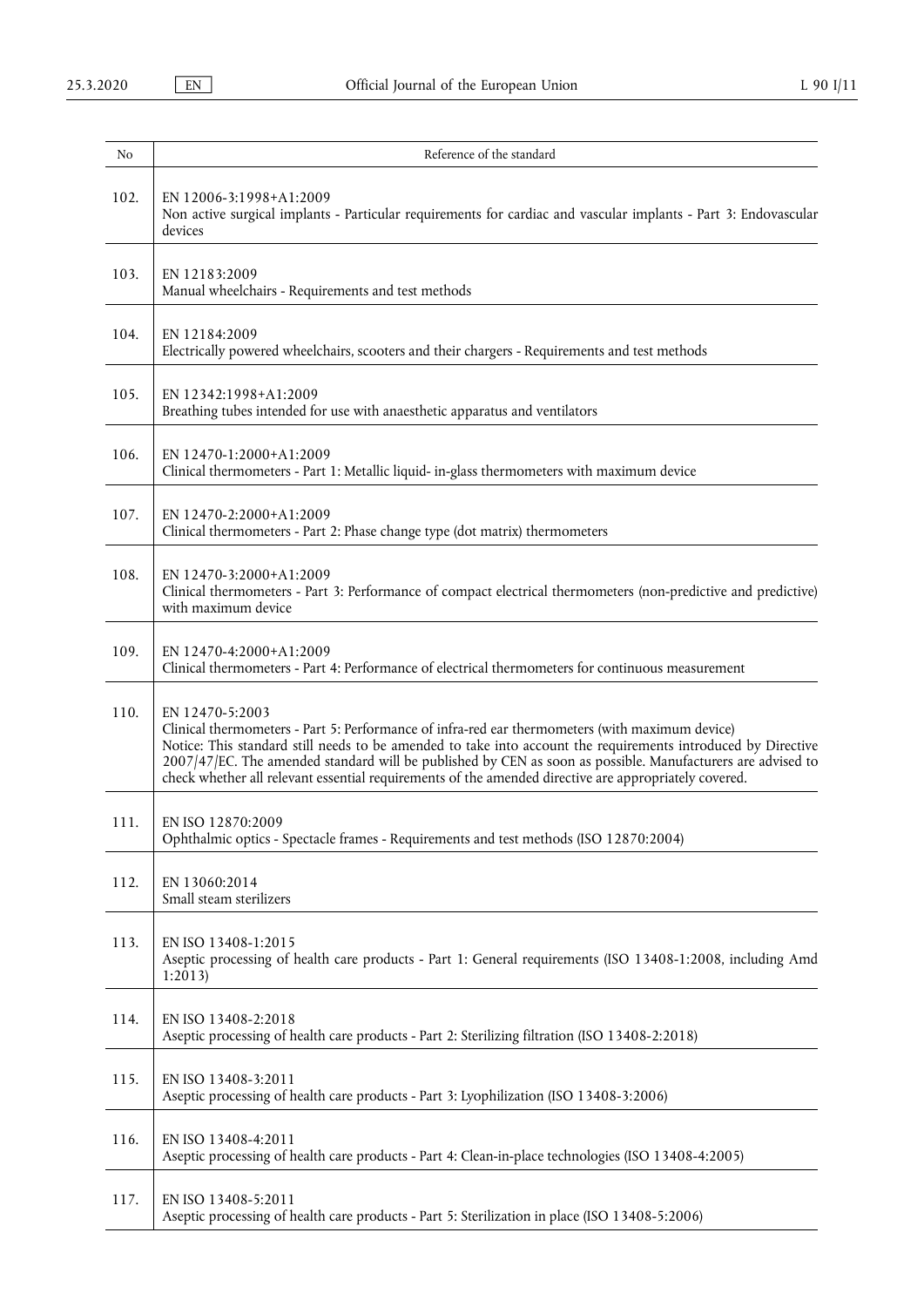| No   | Reference of the standard                                                                                                                                                                                                                               |
|------|---------------------------------------------------------------------------------------------------------------------------------------------------------------------------------------------------------------------------------------------------------|
| 118. | EN ISO 13408-6:2011<br>Aseptic processing of health care products - Part 6: Isolator systems (ISO 13408-6:2005)                                                                                                                                         |
| 119. | EN ISO 13408-7:2015<br>Aseptic processing of health care products - Part 7: Alternative processes for medical devices and combination<br>products (ISO 13408-7:2012)                                                                                    |
| 120. | EN ISO 13485:2016<br>Medical devices - Quality management systems - Requirements for regulatory purposes (ISO 13485:2016)<br>EN ISO 13485:2016/AC:2018                                                                                                  |
| 121. | EN 13544-1:2007+A1:2009<br>Respiratory therapy equipment - Part 1: Nebulizing systems and their component                                                                                                                                               |
| 122. | EN 13544-2:2002+A1:2009<br>Respiratory therapy equipment - Part 2: Tubing and connectors                                                                                                                                                                |
| 123. | EN 13544-3:2001+A1:2009<br>Respiratory therapy equipment - Part 3: Air entrainment devices                                                                                                                                                              |
| 124. | EN 13624:2003<br>Chemical disinfectants and antiseptics - Quantitative suspension test for the evaluation of fungicidal activity of<br>chemical disinfectants for instruments used in the medical area - Test method and requirements (phase 2, step 1) |
| 125. | EN 13718-1:2008<br>Medical vehicles and their equipment - Air ambulances - Part 1: Requirements for medical devices used in air<br>ambulances                                                                                                           |
| 126. | EN 13718-2:2015<br>Medical vehicles and their equipment - Air ambulances - Part 2: Operational and technical requirements for air<br>ambulances                                                                                                         |
| 127. | EN 13726-1:2002<br>Test methods for primary wound dressings - Part 1: Aspects of absorbency<br>EN 13726-1:2002/AC:2003                                                                                                                                  |
| 128. | EN 13726-2:2002<br>Test methods for primary wound dressings - Part 2: Moisture vapour transmission rate of permeable film<br>dressings                                                                                                                  |
| 129. | EN 13727:2012<br>Chemical disinfectants and antiseptics - Quantitative suspension test for the evaluation of bactericidal activity in<br>the medical area - Test method and requirements (phase 2, step 1)                                              |
| 130. | EN 13795-1:2019<br>Surgical clothing and drapes - Requirements and test methods - Part 1: Surgical drapes and gowns                                                                                                                                     |
| 131. | EN 13795-2:2019<br>Surgical clothing and drapes - Requirements and test methods - Part 2: Clean air suits                                                                                                                                               |
| 132. | EN 13867:2002+A1:2009<br>Concentrates for haemodialysis and related therapies                                                                                                                                                                           |
| 133. | EN 13976-1:2011<br>Rescue systems - Transportation of incubators - Part 1: Interface conditions                                                                                                                                                         |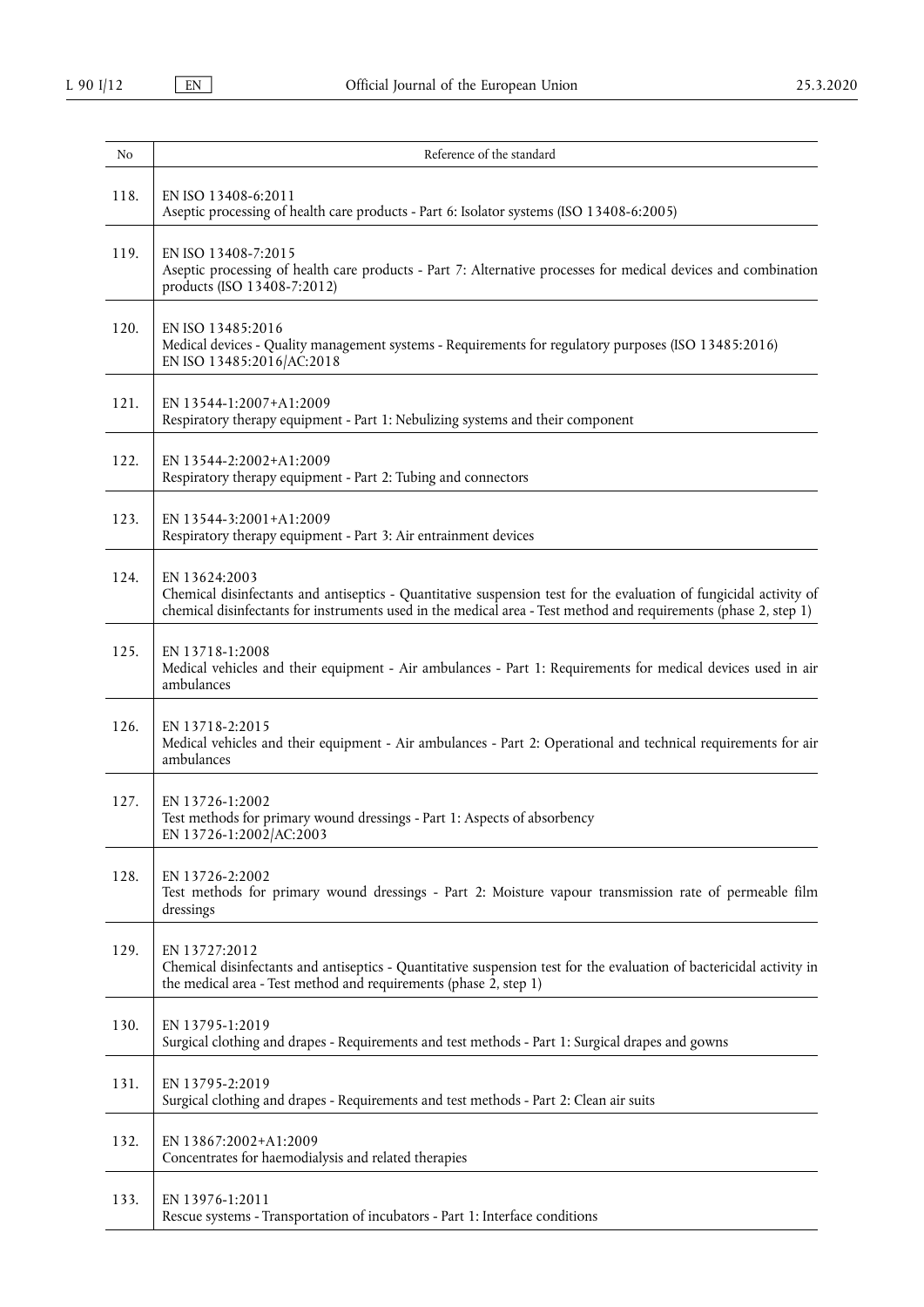| No   | Reference of the standard                                                                                                                                                                                                                                                       |
|------|---------------------------------------------------------------------------------------------------------------------------------------------------------------------------------------------------------------------------------------------------------------------------------|
| 134. | EN 13976-2:2018<br>Rescue systems - Transportation of incubators - Part 2: System requirements                                                                                                                                                                                  |
| 135. | EN 14079:2003<br>Non-active medical devices - Performance requirements and test methods for absorbent cotton gauze and<br>absorbent cotton and viscose gauze                                                                                                                    |
| 136. | EN 14139:2010<br>Ophthalmic optics - Specifications for ready-to- wear spectacles                                                                                                                                                                                               |
| 137. | EN ISO 14155:2011<br>Clinical investigation of medical devices for human subjects - Good clinical practice (ISO 14155:2011)<br>EN ISO 14155:2011/AC:2011                                                                                                                        |
| 138. | EN 14180:2003+A2:2009<br>Sterilizers for medical purposes - Low temperature steam and formaldehyde sterilizers - Requirements and testing                                                                                                                                       |
| 139. | EN 14348:2005<br>Chemical disinfectants and antiseptics - Quantitative suspension test for the evaluation of mycobactericidal<br>activity of chemical disinfectants in the medical area including instrument disinfectants - Test methods and<br>requirements (phase 2, step 1) |
| 140. | EN ISO 14408:2009<br>Tracheal tubes designed for laser surgery - Requirements for marking and accompanying information (ISO<br>14408:2005)                                                                                                                                      |
| 141. | EN 14561:2006<br>Chemical disinfectants and antiseptics - Quantitative carrier test for the evaluation of bactericidal activity for<br>instruments used in the medical area - Test method and requirements (phase 2, step 2)                                                    |
| 142. | EN 14562:2006<br>Chemical disinfectants and antiseptics - Quantitative carrier test for the evaluation of fungicidal or yeasticidal<br>activity for instruments used in the medical area - Test method and requirements (phase 2, step 2)                                       |
| 143. | EN 14563:2008<br>Chemical disinfectants and antiseptics - Quantitative carrier test for the evaluation of mycobactericidal or<br>tuberculocidal activity of chemical disinfectants used for instruments in the medical area - Test method and<br>requirements (phase 2, step 2) |
| 144. | EN ISO 14602:2011<br>Non-active surgical implants - Implants for osteosynthesis - Particular requirements (ISO 14602:2010)                                                                                                                                                      |
| 145. | EN ISO 14607:2009<br>Non-active surgical implants - Mammary implants - Particular requirements (ISO 14607:2007)                                                                                                                                                                 |
| 146. | EN ISO 14630:2009<br>Non-active surgical implants - General requirements (ISO 14630:2008)                                                                                                                                                                                       |
| 147. | EN 14683:2019+AC:2019<br>Medical face masks - Requirements and test methods                                                                                                                                                                                                     |
| 148. | EN ISO 14889:2009<br>Ophthalmic optics - Spectacle lenses - Fundamental requirements for uncut finished lenses (ISO 14889:2003)                                                                                                                                                 |
| 149. | EN 14931:2006<br>Pressure vessels for human occupancy (PVHO) - Multi-place pressure chamber systems for hyperbaric therapy -<br>Performance, safety requirements and testing                                                                                                    |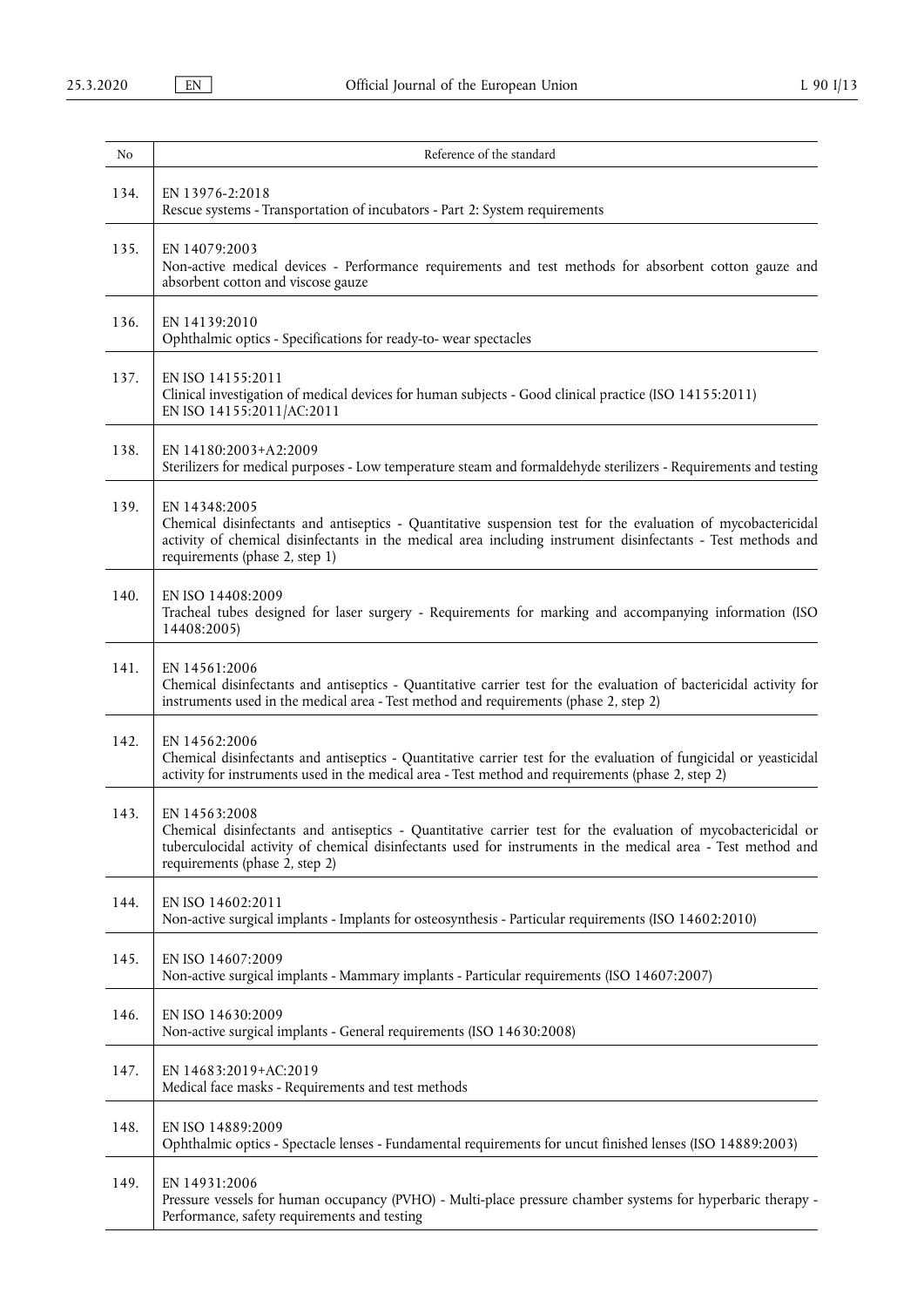| No   | Reference of the standard                                                                                                                                                                                                                                     |
|------|---------------------------------------------------------------------------------------------------------------------------------------------------------------------------------------------------------------------------------------------------------------|
| 150. | EN ISO 14937:2009<br>Sterilization of health care products - General requirements for characterization of a sterilizing agent and the<br>development, validation and routine control of a sterilization process for medical devices (ISO 14937:2009)          |
| 151. | EN ISO 14971:2012<br>Medical devices - Application of risk management to medical devices (ISO 14971:2007, Corrected version 2007-<br>$10-01$                                                                                                                  |
| 152. | EN ISO 15001:2011<br>Anaesthetic and respiratory equipment - Compatibility with oxygen (ISO 15001:2010)                                                                                                                                                       |
| 153. | EN ISO 15002:2008<br>Flow-metering devices for connection to terminal units of medical gas pipeline systems (ISO 15002:2008)                                                                                                                                  |
| 154. | EN ISO 15004-1:2009<br>Ophthalmic instruments - Fundamental requirements and test methods - Part 1: General requirements applicable<br>to all ophthalmic instruments (ISO 15004-1:2006)                                                                       |
| 155. | EN ISO 15223-1:2016<br>Medical devices - Symbols to be used with medical device labels, labelling and information to be supplied - Part 1:<br>General requirements (ISO 15223-1:2016, Corrected version 2017-03)                                              |
| 156. | EN ISO 15747:2019<br>Plastic containers for intravenous injections (ISO 15747:2018)                                                                                                                                                                           |
| 157. | EN ISO 15798:2010<br>Ophthalmic implants - Ophthalmic viscosurgical devices (ISO 15798:2010)                                                                                                                                                                  |
| 158. | EN ISO 15883-1:2009<br>Washer-disinfectors - Part 1: General requirements, terms and definitions and tests (ISO 15883-1:2006)                                                                                                                                 |
| 159. | EN ISO 15883-2:2009<br>Washer-disinfectors - Part 2: Requirements and tests for washer-disinfectors employing thermal disinfection for<br>surgical instruments, anaesthetic equipment, bowls, dishes, receivers, utensils, glassware, etc. (ISO 15883-2:2006) |
| 160. | EN ISO 15883-3:2009<br>Washer-disinfectors - Part 3: Requirements and tests for washer-disinfectors employing thermal disinfection for<br>human waste containers (ISO 15883-3:2006)                                                                           |
| 161. | EN ISO 15883-4:2018<br>Washer-disinfectors - Part 4: Requirements and tests for washer-disinfectors employing chemical disinfection for<br>thermolabile endoscopes (ISO 15883-4:2018)                                                                         |
| 162. | EN 15986:2011<br>Symbol for use in the labelling of medical devices - Requirements for labelling of medical devices containing<br>phthalate                                                                                                                   |
| 163. | EN ISO 16061:2009<br>Instrumentation for use in association with non- active surgical implants - General requirements (ISO<br>16061:2008, Corrected version 2009-03-15)                                                                                       |
| 164. | EN ISO 16201:2006<br>Technical aids for disabled persons - Environmental control systems for daily living (ISO 16201:2006)                                                                                                                                    |
| 165. | EN ISO 17510-1:2009<br>Sleep apnoea breathing therapy - Part 1: Sleep apnoea breathing therapy equipment (ISO 17510-1:2007)                                                                                                                                   |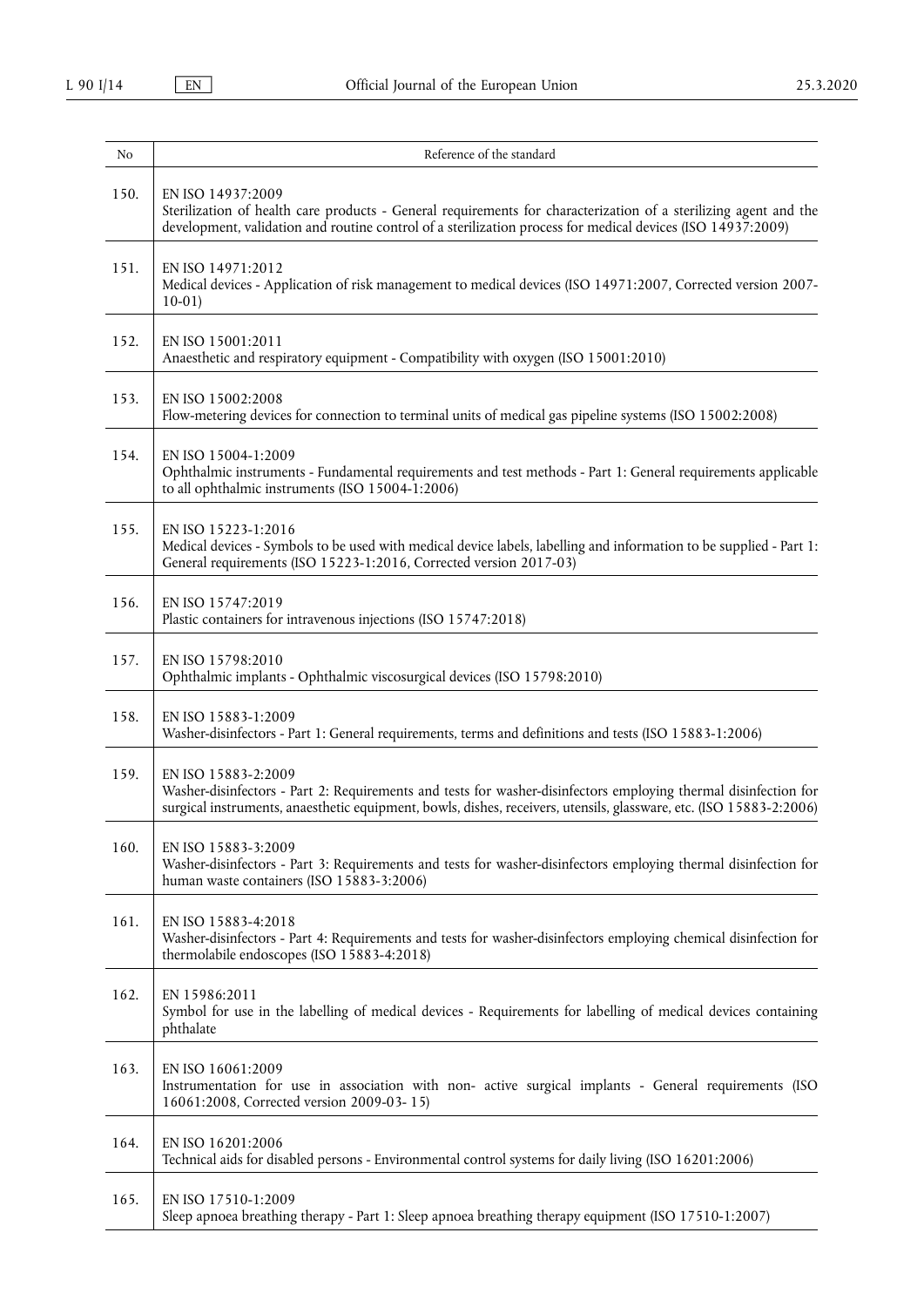| No   | Reference of the standard                                                                                                                                                                                                      |
|------|--------------------------------------------------------------------------------------------------------------------------------------------------------------------------------------------------------------------------------|
| 166. | EN ISO 17510-2:2009<br>Sleep apnoea breathing therapy - Part 2: Masks and application accessories (ISO 17510-2:2007)                                                                                                           |
| 167. | EN ISO 17664:2017<br>Processing of health care products - Information to be provided by the medical device manufacturer for the<br>processing of medical devices (ISO 17664:2017)                                              |
| 168. | EN ISO 17665-1:2006<br>Sterilization of health care products - Moist heat - Part 1: Requirements for the development, validation and<br>routine control of a sterilization process for medical devices (ISO 17665-1:2006)      |
| 169. | EN ISO 18777:2009<br>Transportable liquid oxygen systems for medical use - Particular requirements (ISO 18777:2005)                                                                                                            |
| 170. | EN ISO 18778:2009<br>Respiratory equipment - Infant monitors - Particular requirements (ISO 18778:2005)                                                                                                                        |
| 171. | EN ISO 18779:2005<br>Medical devices for conserving oxygen and oxygen mixtures - Particular requirements (ISO 18779:2005)                                                                                                      |
| 172. | EN ISO 19054:2006<br>Rail systems for supporting medical equipment (ISO 19054:2005)                                                                                                                                            |
| 173. | EN 20594-1:1993<br>Conical fittings with a 6 % (Luer) taper for syringes, needles and certain other medical equipment - Part 1: General<br>requirements (ISO 594-1:1986)<br>EN 20594-1:1993/A1:1997<br>EN 20594-1:1993/AC:1996 |
| 174. | EN ISO 21534:2009<br>Non-active surgical implants - Joint replacement implants - Particular requirements (ISO 21534:2007)                                                                                                      |
| 175. | EN ISO 21535:2009<br>Non-active surgical implants - Joint replacement implants - Specific requirements for hip- joint replacement<br>implants (ISO 21535:2007)                                                                 |
| 176. | EN ISO 21536:2009<br>Non-active surgical implants - Joint replacement implants - Specific requirements for knee- joint replacement<br>implants (ISO 21536:2007)                                                                |
| 177. | EN ISO 21649:2009<br>Needle-free injectors for medical use - Requirements and test methods (ISO 21649:2006)                                                                                                                    |
| 178. | EN ISO 21969:2009<br>High-pressure flexible connections for use with medical gas systems (ISO 21969:2009)                                                                                                                      |
| 179. | EN ISO 21987:2017<br>Ophthalmic optics - Mounted spectacle lenses (ISO 21987:2017)                                                                                                                                             |
| 180. | EN ISO 22442-1:2007<br>Medical devices utilizing animal tissues and their derivatives - Part 1: Application of risk management (ISO<br>22442-1:2007)                                                                           |
| 181. | EN ISO 22442-2:2007<br>Medical devices utilizing animal tissues and their derivatives - Part 2: Controls on sourcing, collection and<br>handling (ISO 22442-2:2007)                                                            |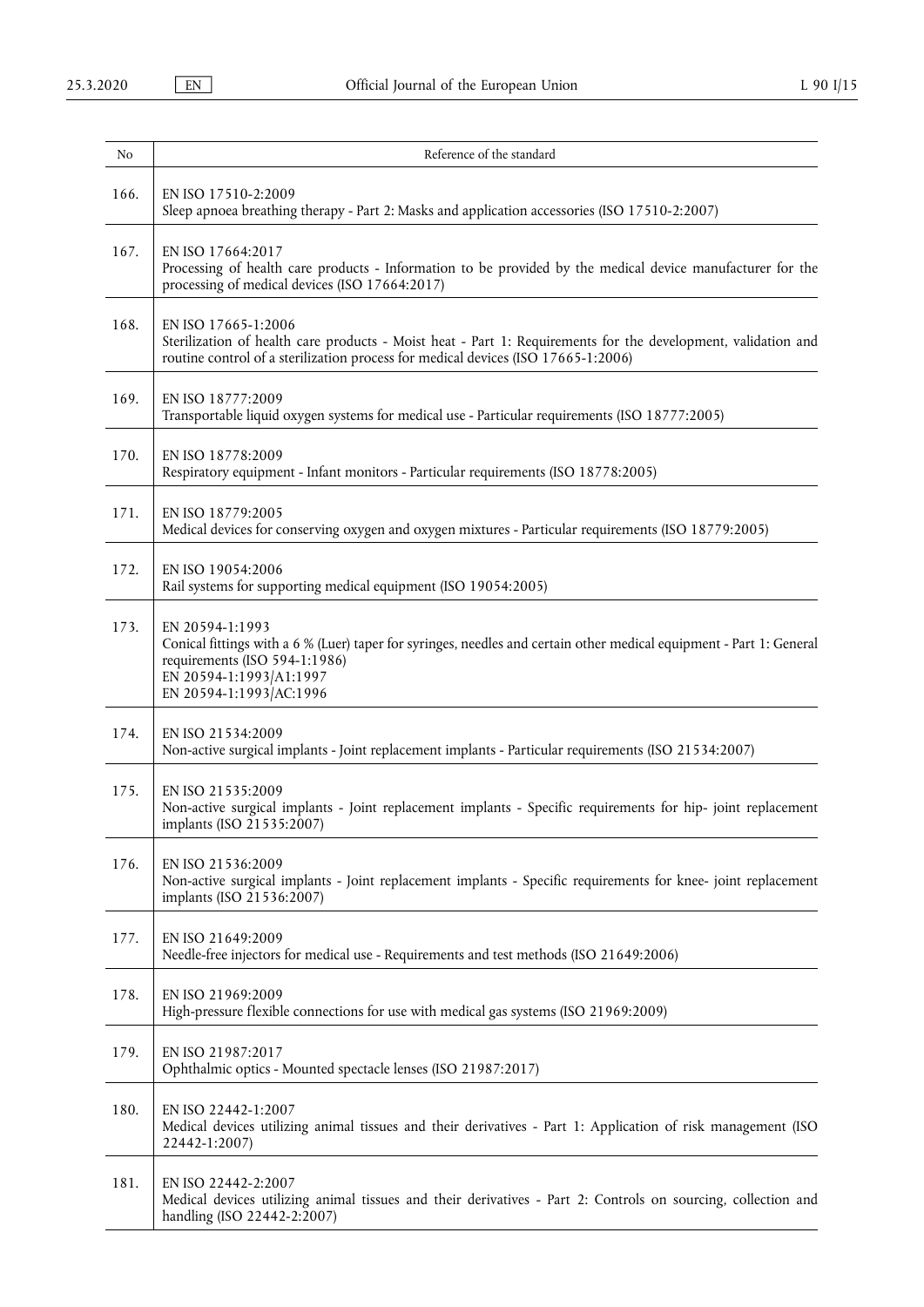| No   | Reference of the standard                                                                                                                                                                                                                                                                                                                                                                                                                                     |
|------|---------------------------------------------------------------------------------------------------------------------------------------------------------------------------------------------------------------------------------------------------------------------------------------------------------------------------------------------------------------------------------------------------------------------------------------------------------------|
| 182. | EN ISO 22442-3:2007<br>Medical devices utilizing animal tissues and their derivatives - Part 3: Validation of the elimination and/or<br>inactivation of viruses and transmissible spongiform encephalopathy (TSE) agents (ISO 22442-3:2007)                                                                                                                                                                                                                   |
| 183. | EN ISO 22523:2006<br>External limb prostheses and external orthoses - Requirements and test methods (ISO 22523:2006)<br>Notice: This standard still needs to be amended to take into account the requirements introduced by Directive<br>2007/47/EC. The amended standard will be published by CEN as soon as possible. Manufacturers are advised to<br>check whether all relevant essential requirements of the amended directive are appropriately covered. |
| 184. | EN ISO 22675:2016<br>Prosthetics - Testing of ankle-foot devices and foot units - Requirements and test methods (ISO 22675:2016)                                                                                                                                                                                                                                                                                                                              |
| 185. | EN ISO 23328-1:2008<br>Breathing system filters for anaesthetic and respiratory use - Part 1: Salt test method to assess filtration<br>performance (ISO 23328-1:2003)                                                                                                                                                                                                                                                                                         |
| 186. | EN ISO 23328-2:2009<br>Breathing system filters for anaesthetic and respiratory use - Part 2: Non-filtration aspects (ISO 23328-2:2002)                                                                                                                                                                                                                                                                                                                       |
| 187. | EN ISO 23747:2009<br>Anaesthetic and respiratory equipment - Peak expiratory flow meters for the assessment of pulmonary function in<br>spontaneously breathing humans (ISO 23747:2007)                                                                                                                                                                                                                                                                       |
| 188. | EN ISO 25424:2019<br>Sterilization of health care products - Low temperature steam and formaldehyde - Requirements for development,<br>validation and routine control of a sterilization process for medical devices (ISO 25424:2018)                                                                                                                                                                                                                         |
| 189. | EN ISO 25539-1:2009<br>Cardiovascular implants - Endovascular devices - Part 1: Endovascular prostheses (ISO 25539-1:2003 including<br>Amd 1:2005)<br>EN ISO 25539-1:2009/AC:2011                                                                                                                                                                                                                                                                             |
| 190. | EN ISO 25539-2:2009<br>Cardiovascular implants - Endovascular devices - Part 2: Vascular stents (ISO 25539-2:2008)<br>EN ISO 25539-2:2009/AC:2011                                                                                                                                                                                                                                                                                                             |
| 191. | EN ISO 26782:2009<br>Anaesthetic and respiratory equipment - Spirometers intended for the measurement of time forced expired<br>volumes in humans $(ISO 26782:2009)$<br>EN ISO 26782:2009/AC:2009                                                                                                                                                                                                                                                             |
| 192. | EN 27740:1992<br>Instruments for surgery, scalpels with detachable blades, fitting dimensions (ISO 7740:1985)<br>EN 27740:1992/A1:1997<br>EN 27740:1992/AC:1996                                                                                                                                                                                                                                                                                               |
| 193. | EN 60118-13:2005<br>Electroacoustics - Hearing aids - Part 13: Electromagnetic compatibility (EMC) (IEC 60118-13:2004)<br>Notice: This European standard does not necessarily cover the requirements introduced by Directive 2007/47/EC.                                                                                                                                                                                                                      |
| 194. | EN 60522:1999<br>Determination of the permanent filtration of X- ray tube assemblies (IEC 60522:1999)<br>Notice: This European standard does not necessarily cover the requirements introduced by Directive 2007/47/EC.                                                                                                                                                                                                                                       |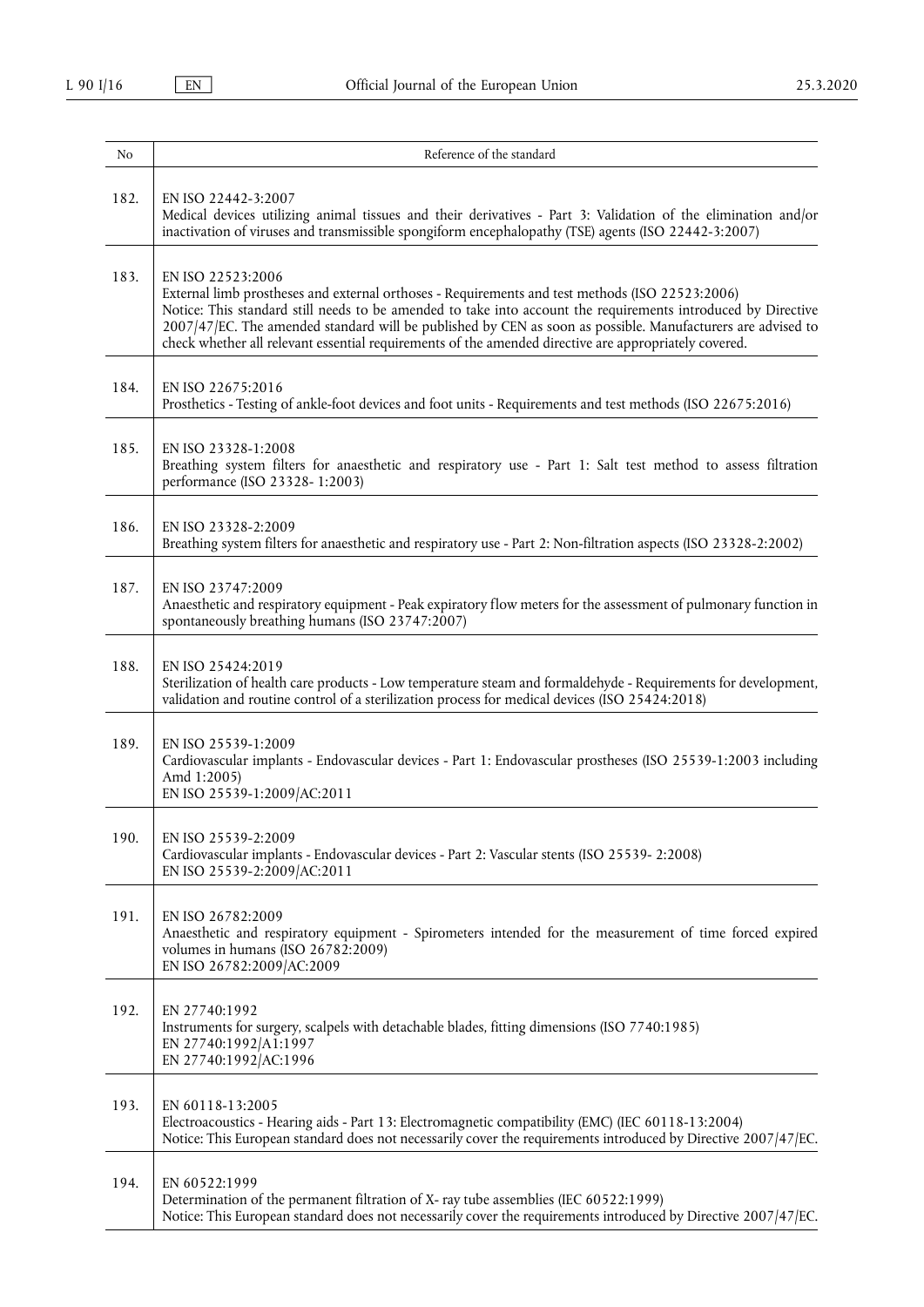| No   | Reference of the standard                                                                                                                                                                                                                                                                                                                                                                                                                                                              |
|------|----------------------------------------------------------------------------------------------------------------------------------------------------------------------------------------------------------------------------------------------------------------------------------------------------------------------------------------------------------------------------------------------------------------------------------------------------------------------------------------|
| 195. | EN 60580:2000<br>Medical electrical equipment - Dose area product meters (IEC 60580:2000)<br>Notice: This European standard does not necessarily cover the requirements introduced by Directive 2007/47/EC.                                                                                                                                                                                                                                                                            |
| 196. | EN 60601-1:2006<br>Medical electrical equipment - Part 1: General requirements for basic safety and essential performance (IEC<br>60601-1:2005)<br>EN 60601-1:2006/AC:2010<br>EN 60601-1:2006/A1:2013 (IEC 60601-1:2005/A1:2012)                                                                                                                                                                                                                                                       |
| 197. | EN 60601-1-1:2001<br>Medical electrical equipment - Part 1-1: General requirements for safety - Collateral standard: Safety requirements<br>for medical electrical systems (IEC 60601-1-1:2000)<br>Notice: This European standard does not necessarily cover the requirements introduced by Directive 2007/47/EC.                                                                                                                                                                      |
| 198. | EN 60601-1-2:2015<br>Medical electrical equipment - Part 1-2: General requirements for basic safety and essential performance -<br>Collateral Standard: Electromagnetic disturbances - Requirements and tests (IEC 60601-1-2:2014)                                                                                                                                                                                                                                                     |
| 199. | EN 60601-1-3:2008<br>Medical electrical equipment - Part 1-3: General requirements for basic safety and essential performance -<br>Collateral Standard: Radiation protection in diagnostic X-ray equipment (IEC 60601-1-3:2008)<br>EN 60601-1-3:2008/AC:2010<br>EN 60601-1-3:2008/A11:2016<br>Notice: This European standard does not necessarily cover the requirements introduced by Directive 2007/47/EC.                                                                           |
| 200. | EN 60601-1-4:1996<br>Medical electrical equipment - Part 1-4: General requirements for safety - Collateral standard: Programmable<br>electrical medical systems (IEC 60601-1-4:1996)<br>EN 60601-1-4:1996/A1:1999 (IEC 60601-1-4:1996/A1:1999)<br>Notice: This European standard does not necessarily cover the requirements introduced by Directive 2007/47/EC.                                                                                                                       |
| 201. | EN 60601-1-6:2010<br>Medical electrical equipment - Part 1-6: General requirements for basic safety and essential performance -<br>Collateral standard: Usability (IEC 60601-1-6:2010)<br>Notice: This European standard does not necessarily cover the requirements introduced by Directive 2007/47/EC.                                                                                                                                                                               |
| 202. | EN 60601-1-8:2007<br>Medical electrical equipment - Part 1-8: General requirements for basic safety and essential performance -<br>Collateral Standard: General requirements, tests and guidance for alarm systems in medical electrical equipment<br>and medical electrical systems (IEC 60601-1-8:2006)<br>EN 60601-1-8:2007/AC:2010<br>EN 60601-1-8:2007/A11:2017<br>Notice: This European standard does not necessarily cover the requirements introduced by Directive 2007/47/EC. |
| 203. | EN 60601-1-10:2008<br>Medical electrical equipment - Part 1-10: General requirements for basic safety and essential performance -<br>Collateral Standard: Requirements for the development of physiologic closed-loop controllers (IEC 60601-<br>$1-10:2007$<br>Notice: This European standard does not necessarily cover the requirements introduced by Directive 2007/47/EC.                                                                                                         |
| 204. | EN 60601-1-11:2010<br>Medical electrical equipment - Part 1-11: General requirements for basic safety and essential performance -<br>Collateral standard: Requirements for medical electrical equipment and medical electrical systems used in the<br>home healthcare environment (IEC 60601-1-11:2010)<br>Notice: This European standard does not necessarily cover the requirements introduced by Directive 2007/47/EC.                                                              |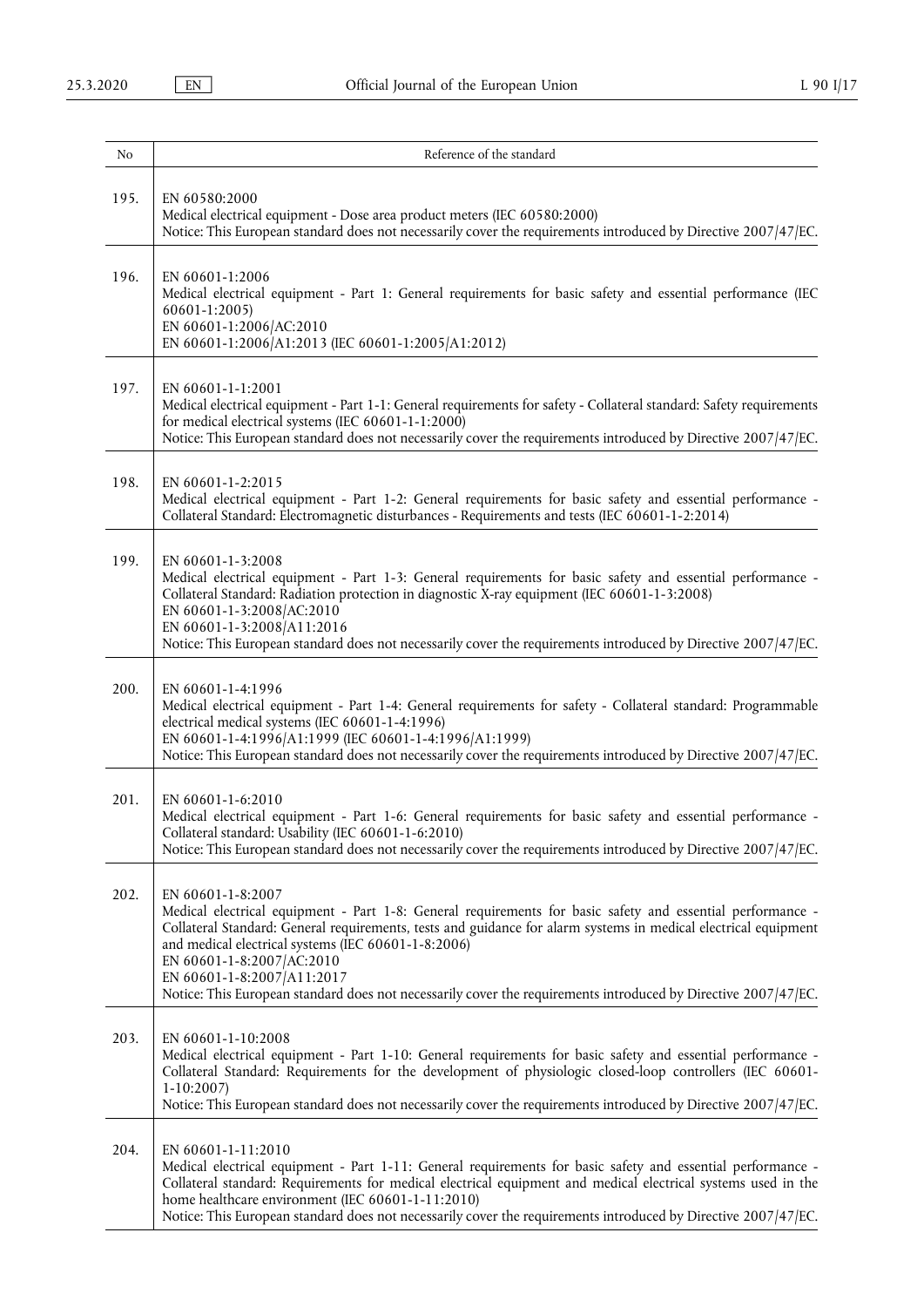| No   | Reference of the standard                                                                                                                                                                                                                                                                                                                                                  |
|------|----------------------------------------------------------------------------------------------------------------------------------------------------------------------------------------------------------------------------------------------------------------------------------------------------------------------------------------------------------------------------|
| 205. | EN 60601-2-1:1998<br>Medical electrical equipment - Part 2-1: Particular requirements for the safety of electron accelerators in the range<br>of 1 MeV to 50 MeV (IEC 60601-2-1:1998)<br>EN 60601-2-1:1998/A1:2002 (IEC 60601-2-1:1998/A1:2002)<br>Notice: This European standard does not necessarily cover the requirements introduced by Directive 2007/47/EC.          |
| 206. | EN 60601-2-2:2009<br>Medical electrical equipment - Part 2-2: Particular requirements for the basic safety and essential performance of<br>high frequency surgical equipment and high frequency surgical accessories (IEC 60601-2-2:2009)<br>Notice: This European standard does not necessarily cover the requirements introduced by Directive 2007/47/EC.                |
| 207. | EN 60601-2-3:1993<br>Medical electrical equipment - Part 2: Particular requirements for the safety of short-wave therapy equipment (IEC<br>60601-2-3:1991)<br>EN 60601-2-3:1993/A1:1998 (IEC 60601-2-3:1991/A1:1998)<br>Notice: This European standard does not necessarily cover the requirements introduced by Directive 2007/47/EC.                                     |
| 208. | EN 60601-2-4:2003<br>Medical electrical equipment - Part 2-4: Particular requirements for the safety of cardiac defibrillators (IEC 60601-<br>$2 - 4:2002$<br>Notice: This European standard does not necessarily cover the requirements introduced by Directive 2007/47/EC.                                                                                               |
| 209. | EN 60601-2-5:2000<br>Medical electrical equipment - Part 2-5: Particular requirements for the safety of ultrasonic physiotherapy<br>equipment (IEC 60601-2-5:2000)<br>Notice: This European standard does not necessarily cover the requirements introduced by Directive 2007/47/EC.                                                                                       |
| 210. | EN 60601-2-8:1997<br>Medical electrical equipment - Part 2: Particular requirements for the safety of therapeutic X-ray equipment<br>operating in the range 10 kV to 1 MV (IEC 60601-2-8:1987)<br>EN 60601-2-8:1997/A1:1997 (IEC 60601-2-8:1987/A1:1997)<br>Notice: This European standard does not necessarily cover the requirements introduced by Directive 2007/47/EC. |
| 211. | EN 60601-2-10:2000<br>Medical electrical equipment - Part 2-10: Particular requirements for the safety of nerve and muscle stimulators<br>(IEC 60601-2-10:1987)<br>EN 60601-2-10:2000/A1:2001 (IEC 60601-2-10:1987/A1:2001)<br>Notice: This European standard does not necessarily cover the requirements introduced by Directive 2007/47/EC.                              |
| 212. | EN 60601-2-11:1997<br>Medical electrical equipment - Part 2-11: Particular requirements for the safety of gamma beam therapy<br>equipment (IEC 60601-2-11:1997)<br>EN 60601-2-11:1997/A1:2004 (IEC 60601-2-11:1997/A1:2004)<br>Notice: This European standard does not necessarily cover the requirements introduced by Directive 2007/47/EC.                              |
| 213. | EN 60601-2-12:2006<br>Medical electrical equipment - Part 2-12: Particular requirements for the safety of lung ventilators - Critical care<br>ventilators (IEC 60601-2-12:2001)<br>Notice: This European standard does not necessarily cover the requirements introduced by Directive 2007/47/EC.                                                                          |
| 214. | EN 60601-2-13:2006<br>Medical electrical equipment - Part 2-13: Particular requirements for the safety and essential performance of<br>anaesthetic systems (IEC 60601-2-13:2003)<br>EN 60601-2-13:2006/A1:2007 (IEC 60601-2-13:2003/A1:2006)<br>Notice: This European standard does not necessarily cover the requirements introduced by Directive 2007/47/EC.             |
| 215. | EN 60601-2-16:1998<br>Medical electrical equipment - Part 2-16: Particular requirements for the safety of haemodialysis,<br>haemodiafiltration and haemofiltration equipment (IEC 60601-2-16:1998)<br>EN 60601-2-16:1998/AC:1999<br>Notice: This European standard does not necessarily cover the requirements introduced by Directive 2007/47/EC.                         |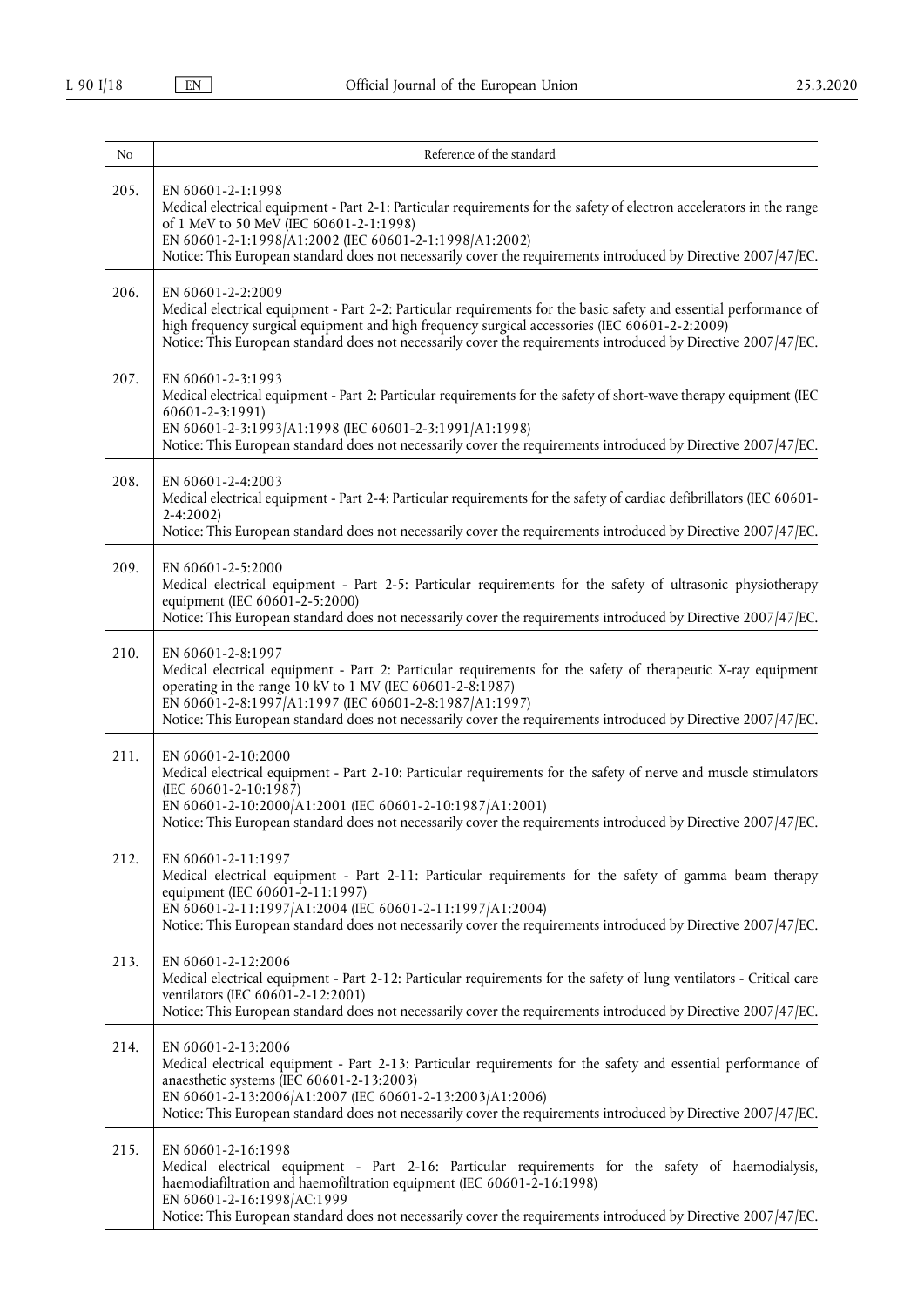| No   | Reference of the standard                                                                                                                                                                                                                                                                                                                                      |
|------|----------------------------------------------------------------------------------------------------------------------------------------------------------------------------------------------------------------------------------------------------------------------------------------------------------------------------------------------------------------|
| 216. | EN 60601-2-17:2004<br>Medical electrical equipment - Part 2-17: Particular requirements for the safety of automatically-controlled<br>brachytherapy afterloading equipment (IEC 60601-2-17:2004)<br>Notice: This European standard does not necessarily cover the requirements introduced by Directive 2007/47/EC.                                             |
| 217. | EN 60601-2-18:1996<br>Medical electrical equipment - Part 2-18: Particular requirements for the safety of endoscopic equipment (IEC<br>60601-2-18:1996)<br>EN 60601-2-18:1996/A1:2000 (IEC 60601-2-18:1996/A1:2000)<br>Notice: This European standard does not necessarily cover the requirements introduced by Directive 2007/47/EC.                          |
| 218. | EN 60601-2-19:2009<br>Medical electrical equipment - Part 2-19: Particular requirements for the basic safety and essential performance of<br>infant incubators (IEC 60601-2-19:2009)<br>Notice: This European standard does not necessarily cover the requirements introduced by Directive 2007/47/EC.                                                         |
| 219. | EN 60601-2-20:2009<br>Medical electrical equipment - Part 2-20: Particular requirements for the basic safety and essential performance of<br>infant transport incubators (IEC 60601-2-20:2009)<br>Notice: This European standard does not necessarily cover the requirements introduced by Directive 2007/47/EC.                                               |
| 220. | EN 60601-2-21:2009<br>Medical electrical equipment - Part 2-21: Particular requirements for the basic safety and essential performance of<br>infant radiant warmers (IEC 60601-2-21:2009)<br>Notice: This European standard does not necessarily cover the requirements introduced by Directive 2007/47/EC.                                                    |
| 221. | EN 60601-2-22:1996<br>Medical electrical equipment - Part 2: Particular requirements for the safety of diagnostic and therapeutic laser<br>equipment (IEC 60601-2-22:1995)<br>Notice: This European Standard does not necessarily cover the requirements introduced by Directive 2007/47/EC.                                                                   |
| 222. | EN 60601-2-23:2000<br>Medical electrical equipment - Part 2-23: Particular requirements for the safety, including essential performance,<br>of transcutaneous partial pressure monitoring equipment (IEC 60601-2-23:1999)<br>Notice: This European standard does not necessarily cover the requirements introduced by Directive 2007/47/EC.                    |
| 223. | EN 60601-2-24:1998<br>Medical electrical equipment - Part 2-24: Particular requirements for the safety of infusion pumps and controllers<br>(IEC 60601-2-24:1998)<br>Notice: This European standard does not necessarily cover the requirements introduced by Directive 2007/47/EC.                                                                            |
| 224. | EN 60601-2-25:1995<br>Medical electrical equipment - Part 2-25: Particular requirements for the safety of electrocardiographs (IEC<br>60601-2-25:1993)<br>EN 60601-2-25:1995/A1:1999 (IEC 60601-2-25:1993/A1:1999)<br>Notice: This European standard does not necessarily cover the requirements introduced by Directive 2007/47/EC.                           |
| 225. | EN 60601-2-26:2003<br>Medical electrical equipment - Part 2-26: Particular requirements for the safety of electroencephalographs (IEC<br>60601-2-26:2002)<br>Notice: This European standard does not necessarily cover the requirements introduced by Directive 2007/47/EC.                                                                                    |
| 226. | EN 60601-2-27:2006<br>Medical electrical equipment - Part 2-27: Particular requirements for the safety, including essential performance,<br>of electrocardiographic monitoring equipment (IEC 60601-2-27:2005)<br>EN 60601-2-27:2006/AC:2006<br>Notice: This European standard does not necessarily cover the requirements introduced by Directive 2007/47/EC. |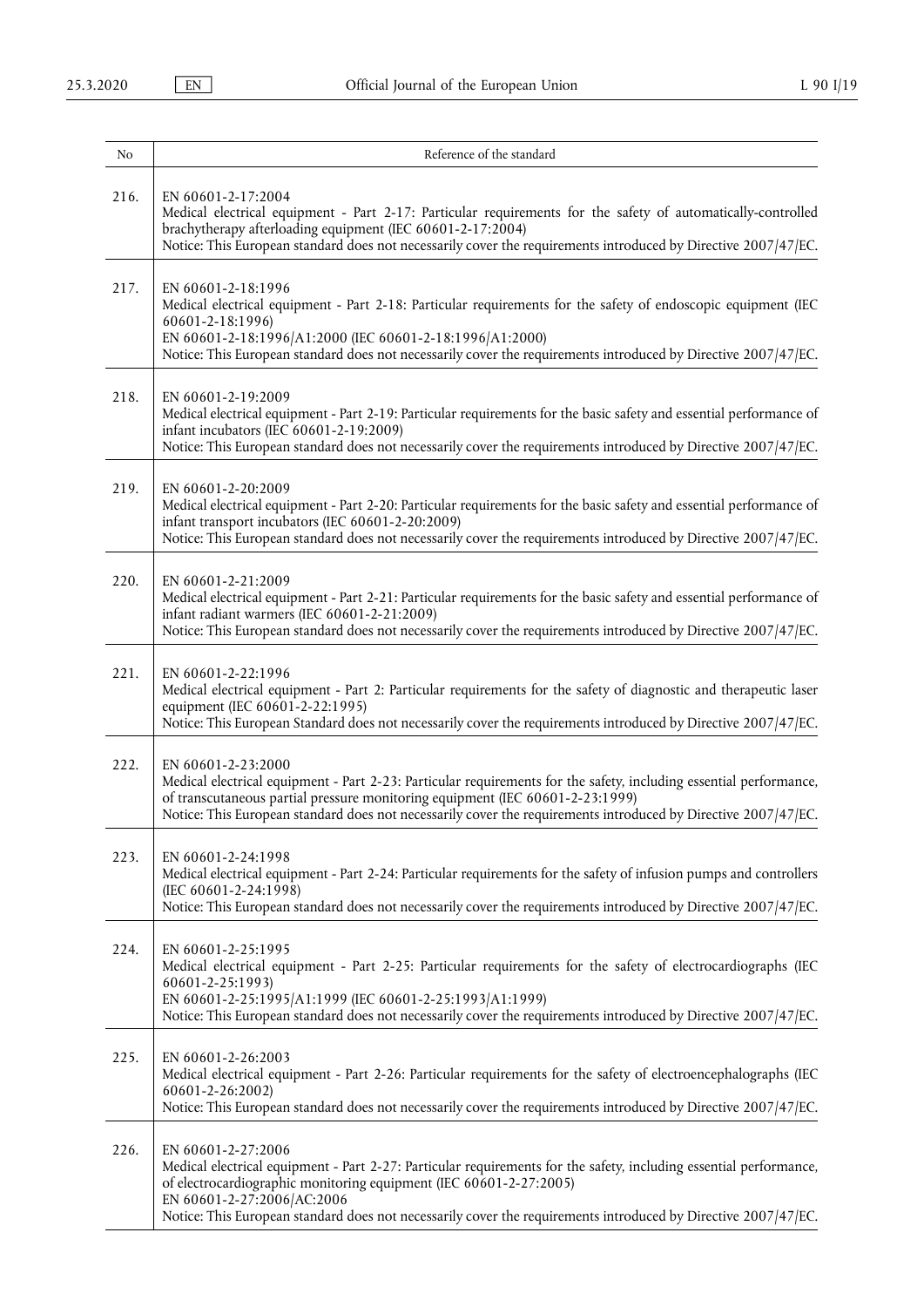| No   | Reference of the standard                                                                                                                                                                                                                                                                                                                                                                                     |
|------|---------------------------------------------------------------------------------------------------------------------------------------------------------------------------------------------------------------------------------------------------------------------------------------------------------------------------------------------------------------------------------------------------------------|
| 227. | EN 60601-2-28:2010<br>Medical electrical equipment - Part 2-28: Particular requirements for the basic safety and essential performance of<br>X-ray tube assemblies for medical diagnosis (IEC 60601-2-28:2010)<br>Notice: This European standard does not necessarily cover the requirements introduced by Directive 2007/47/EC.                                                                              |
| 228. | EN 60601-2-29:2008<br>Medical electrical equipment - Part 2-29: Particular requirements for the basic safety and essential performance of<br>radiotherapy simulators (IEC 60601-2-29:2008)<br>Notice: This European standard does not necessarily cover the requirements introduced by Directive 2007/47/EC.                                                                                                  |
| 229. | EN 60601-2-30:2000<br>Medical electrical equipment - Part 2-30: Particular requirements for the safety, including essential performance,<br>of automatic cycling non- invasive blood pressure monitoring equipment (IEC 60601-2-30:1999)<br>Notice: This European standard does not necessarily cover the requirements introduced by Directive 2007/47/EC.                                                    |
| 230. | EN 60601-2-33:2010<br>Medical electrical equipment - Part 2-33: Particular requirements for the basic safety and essential performance of<br>magnetic resonance equipment for medical diagnosis (IEC 60601-2-33:2010)<br>EN 60601-2-33:2010/A1:2015 (IEC 60601-2-33:2010/A1:2013)<br>EN 60601-2-33:2010/A2:2015 (IEC 60601-2-33:2010/A2:2015)<br>EN 60601-2-33:2010/AC:2016-03<br>EN 60601-2-33:2010/A12:2016 |
| 231. | EN 60601-2-34:2000<br>Medical electrical equipment - Part 2-34: Particular requirements for the safety, including essential performance,<br>of invasive blood pressure monitoring equipment (IEC 60601-2-34:2000)<br>Notice: This European standard does not necessarily cover the requirements introduced by Directive 2007/47/EC.                                                                           |
| 232. | EN 60601-2-36:1997<br>Medical electrical equipment - Part 2: Particular requirements for the safety of equipment for extracorporeally<br>induced lithotripsy (IEC 60601-2-36:1997)<br>Notice: This European standard does not necessarily cover the requirements introduced by Directive 2007/47/EC.                                                                                                          |
| 233. | EN 60601-2-37:2008<br>Medical electrical equipment - Part 2-37: Particular requirements for the basic safety and essential performance of<br>ultrasonic medical diagnostic and monitoring equipment (IEC 60601-2-37:2007)<br>Notice: This European standard does not necessarily cover the requirements introduced by Directive 2007/47/EC.                                                                   |
| 234. | EN 60601-2-39:2008<br>Medical electrical equipment - Part 2-39: Particular requirements for basic safety and essential performance of<br>peritoneal dialysis equipment (IEC 60601-2-39:2007)<br>Notice: This European standard does not necessarily cover the requirements introduced by Directive 2007/47/EC.                                                                                                |
| 235. | EN 60601-2-40:1998<br>Medical electrical equipment - Part 2-40: Particular requirements for the safety of electromyographs and evoked<br>response equipment (IEC 60601-2-40:1998)<br>Notice: This European standard does not necessarily cover the requirements introduced by Directive 2007/47/EC.                                                                                                           |
| 236. | EN 60601-2-41:2009<br>Medical electrical equipment - Part 2-41: Particular requirements for basic safety and essential performance of<br>surgical luminaires and luminaires for diagnosis (IEC 60601-2-41:2009)<br>Notice: This European standard does not necessarily cover the requirements introduced by Directive 2007/47/EC.                                                                             |
| 237. | EN 60601-2-43:2010<br>Medical electrical equipment - Part 2-43: Particular requirements for basic safety and essential performance of X-<br>ray equipment for interventional procedures (IEC 60601-2-43:2010)<br>Notice: This European standard does not necessarily cover the requirements introduced by Directive 2007/47/EC.                                                                               |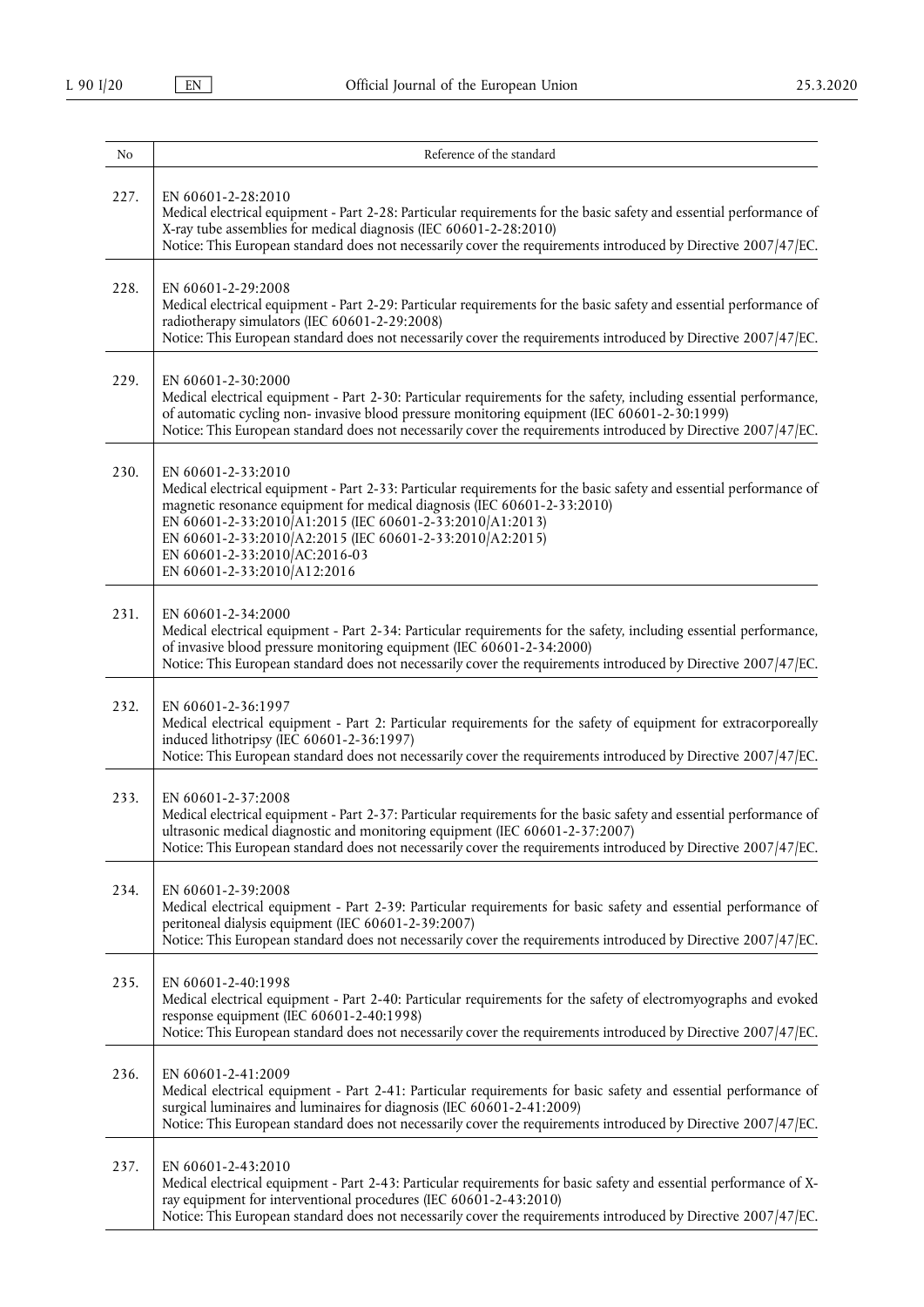| N <sub>0</sub> | Reference of the standard                                                                                                                                                                                                                                                                                                                                      |
|----------------|----------------------------------------------------------------------------------------------------------------------------------------------------------------------------------------------------------------------------------------------------------------------------------------------------------------------------------------------------------------|
| 238.           | EN 60601-2-44:2009<br>Medical electrical equipment - Part 2-44: Particular requirements for the basic safety and essential performance of<br>X-ray equipment for computed tomography (IEC 60601-2-44:2009)<br>Notice: This European standard does not necessarily cover the requirements introduced by Directive 2007/47/EC.                                   |
| 239.           | EN 60601-2-45:2001<br>Medical electrical equipment - Part 2-45: Particular requirements for the safety of mammographic X-ray<br>equipment and mammographic stereotactic devices (IEC 60601-2-45:2001)<br>Notice: This European standard does not necessarily cover the requirements introduced by Directive 2007/47/EC.                                        |
| 240.           | EN 60601-2-46:1998<br>Medical electrical equipment - Part 2-46: Particular requirements for the safety of operating tables (IEC 60601-<br>2-46:1998)<br>Notice: This European standard does not necessarily cover the requirements introduced by Directive 2007/47/EC.                                                                                         |
| 241.           | EN 60601-2-47:2001<br>Medical electrical equipment - Part 2-47: Particular requirements for the safety, including essential performance,<br>of ambulatory electrocardiographic systems (IEC 60601-2-47:2001)<br>Notice: This European standard does not necessarily cover the requirements introduced by Directive 2007/47/EC.                                 |
| 242.           | EN 60601-2-49:2001<br>Medical electrical equipment - Part 2-49: Particular requirements for the safety of multifunction patient<br>monitoring equipment (IEC 60601-2-49:2001)<br>Notice: This European standard does not necessarily cover the requirements introduced by Directive 2007/47/EC.                                                                |
| 243.           | EN 60601-2-50:2009<br>Medical electrical equipment - Part 2-50: Particular requirements for the basic safety and essential performance of<br>infant phototherapy equipment (IEC 60601-2-50:2009)<br>Notice: This European standard does not necessarily cover the requirements introduced by Directive 2007/47/EC.                                             |
| 244.           | EN 60601-2-51:2003<br>Medical electrical equipment - Part 2-51: Particular requirements for safety, including essential performance, of<br>recording and analysing single channel and multichannel electrocardiographs (IEC 60601-2-51:2003)<br>Notice: This European standard does not necessarily cover the requirements introduced by Directive 2007/47/EC. |
| 245.           | EN 60601-2-52:2010<br>Medical electrical equipment - Part 2-52: Particular requirements for basic safety and essential performance of<br>medical beds (IEC 60601-2-52:2009)<br>EN 60601-2-52:2010/AC:2011<br>Notice: This European standard does not necessarily cover the requirements introduced by Directive 2007/47/EC.                                    |
| 246.           | EN 60601-2-54:2009<br>Medical electrical equipment - Part 2-54: Particular requirements for the basic safety and essential performance of<br>X-ray equipment for radiography and radioscopy (IEC 60601-2-54:2009)<br>Notice: This European standard does not necessarily cover the requirements introduced by Directive 2007/47/EC.                            |
| 247.           | EN 60627:2001<br>Diagnostic X-ray imaging equipment - Characteristics of general purpose and mammographic anti-scatter grids<br>(IEC 60627:2001)<br>EN 60627:2001/AC:2002<br>Notice: This European standard does not necessarily cover the requirements introduced by Directive 2007/47/EC.                                                                    |
| 248.           | EN 60645-1:2001<br>Electroacoustics - Audiological equipment - Part 1: Pure-tone audiometers (IEC 60645-1:2001)<br>Notice: This European standard does not necessarily cover the requirements introduced by Directive 2007/47/EC.                                                                                                                              |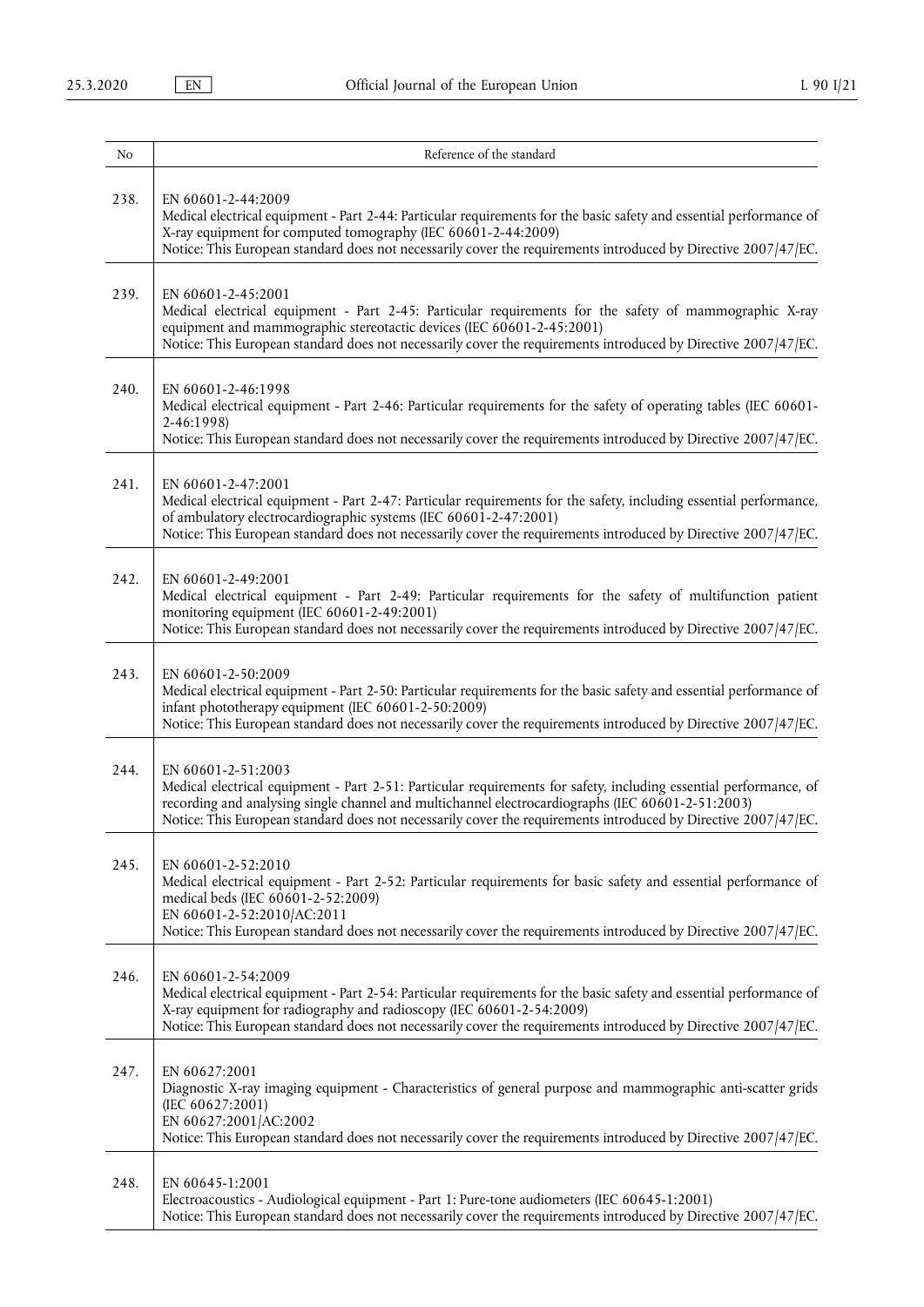| No   | Reference of the standard                                                                                                                                                                                                                                                                                                                                                            |
|------|--------------------------------------------------------------------------------------------------------------------------------------------------------------------------------------------------------------------------------------------------------------------------------------------------------------------------------------------------------------------------------------|
| 249. | EN 60645-2:1997<br>Audiometers - Part 2: Equipment for speech audiometry (IEC 60645-2:1993)<br>Notice: This European standard does not necessarily cover the requirements introduced by Directive 2007/47/EC.                                                                                                                                                                        |
| 250. | EN 60645-3:2007<br>Electroacoustics - Audiometric equipment - Part 3: Test signals of short duration (IEC 60645-3:2007)<br>Notice: This European standard does not necessarily cover the requirements introduced by Directive 2007/47/EC.                                                                                                                                            |
| 251. | EN 60645-4:1995<br>Audiometers - Part 4: Equipment for extended high-frequency audiometry (IEC 60645-4:1994)<br>Notice: This European standard does not necessarily cover the requirements introduced by Directive 2007/47/EC.                                                                                                                                                       |
| 252. | EN 61217:2012<br>Radiotherapy equipment - Coordinates, movements and scales (IEC 61217:2011)                                                                                                                                                                                                                                                                                         |
| 253. | EN 61676:2002<br>Medical electrical equipment - Dosimetric instruments used for non-invasive measurement of X-ray tube voltage<br>in diagnostic radiology (IEC 61676:2002)<br>EN 61676:2002/A1:2009 (IEC 61676:2002/A1:2008)<br>Notice: This European standard does not necessarily cover the requirements introduced by Directive 2007/47/EC.                                       |
| 254. | EN 62083:2009<br>Medical electrical equipment - Requirements for the safety of radiotherapy treatment planning systems (IEC<br>62083:2009)<br>Notice: This European standard does not necessarily cover the requirements introduced by Directive 2007/47/EC.                                                                                                                         |
| 255. | EN 62220-1:2004<br>Medical electrical equipment - Characteristics of digital X-ray imaging devices - Part 1: Determination of the<br>detective quantum efficiency (IEC 62220-1:2003)<br>Notice: This European standard does not necessarily cover the requirements introduced by Directive 2007/47/EC.                                                                               |
| 256. | EN 62220-1-2:2007<br>Medical electrical equipment - Characteristics of digital X-ray imaging devices - Part 1-2: Determination of the<br>detective quantum efficiency - Detectors used in mammography (IEC 62220-1-2:2007)<br>Notice: This European standard does not necessarily cover the requirements introduced by Directive 2007/47/EC.                                         |
| 257. | EN 62220-1-3:2008<br>Medical electrical equipment - Characteristics of digital X-ray imaging devices - Part 1-3: Determination of the<br>detective quantum efficiency - Detectors used in dynamic imaging (IEC 62220-1-3:2008)<br>Notice: This European standard does not necessarily cover the requirements introduced by Directive 2007/47/EC.                                     |
| 258. | EN 62304:2006<br>Medical device software - Software life-cycle processes (IEC 62304:2006)<br>EN 62304:2006/AC:2008<br>Notice: This European standard does not necessarily cover the requirements introduced by Directive 2007/47/EC.                                                                                                                                                 |
| 259. | EN 62366:2008<br>Medical devices - Application of usability engineering to medical devices (IEC 62366:2007)<br>Notice: This European standard does not necessarily cover the requirements introduced by Directive 2007/47/EC.                                                                                                                                                        |
| 260. | EN 80601-2-35:2009<br>Medical electrical equipment - Part 2-35: Particular requirements for the basic safety and essential performance of<br>heating devices using blankets, pads and mattresses and intended for heating in medical use (IEC 80601-<br>2-35:2009)<br>Notice: This European standard does not necessarily cover the requirements introduced by Directive 2007/47/EC. |
| 261. | EN 80601-2-58:2009<br>Medical electrical equipment - Part 2-58: Particular requirements for the basic safety and essential performance of<br>lens removal devices and vitrectomy devices for ophthalmic surgery (IEC 80601-2-58:2008)<br>Notice: This European standard does not necessarily cover the requirements introduced by Directive 2007/47/EC.                              |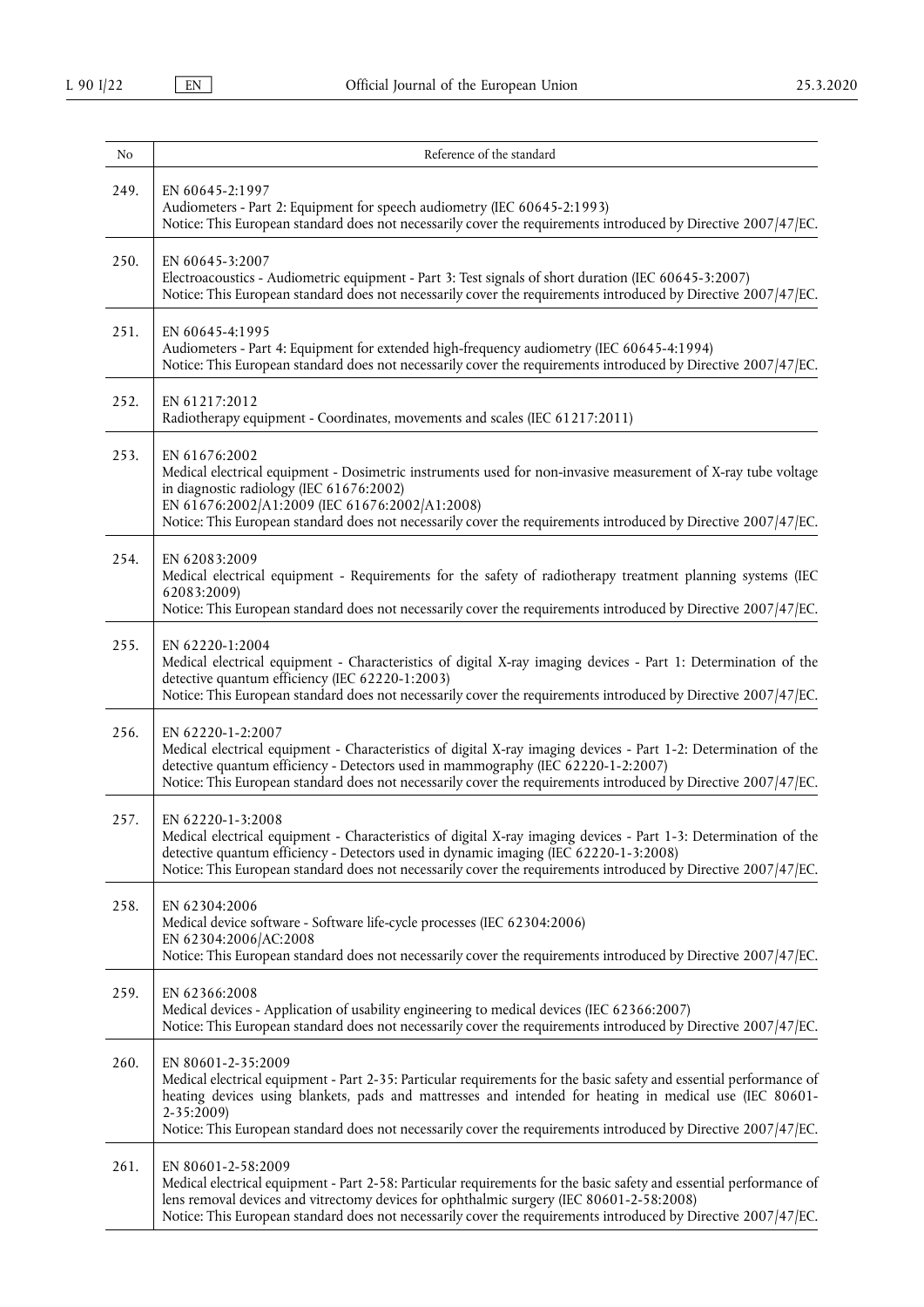| N <sub>0</sub> | Reference of the standard                                                                                                                                                                                                                                                                                                                           |
|----------------|-----------------------------------------------------------------------------------------------------------------------------------------------------------------------------------------------------------------------------------------------------------------------------------------------------------------------------------------------------|
| 262.           | EN 80601-2-59:2009<br>Medical electrical equipment - Part 2-59: Particular requirements for the basic safety and essential performance of<br>screening thermographs for human febrile temperature screening (IEC 80601-2-59:2008)<br>Notice: This European standard does not necessarily cover the requirements introduced by Directive 2007/47/EC. |
| 263.           | EN ISO 81060-1:2012<br>Non-invasive sphygmomanometers - Part 1: Requirements and test methods for non-automated measurement<br>type (ISO 81060-1:2007)                                                                                                                                                                                              |
| 264.           | EN ISO 81060-2:2019<br>Non-invasive sphygmomanometers - Part 2: Clinical investigation of intermittent automated measurement type<br>$(ISO 81060-2:2018)$                                                                                                                                                                                           |